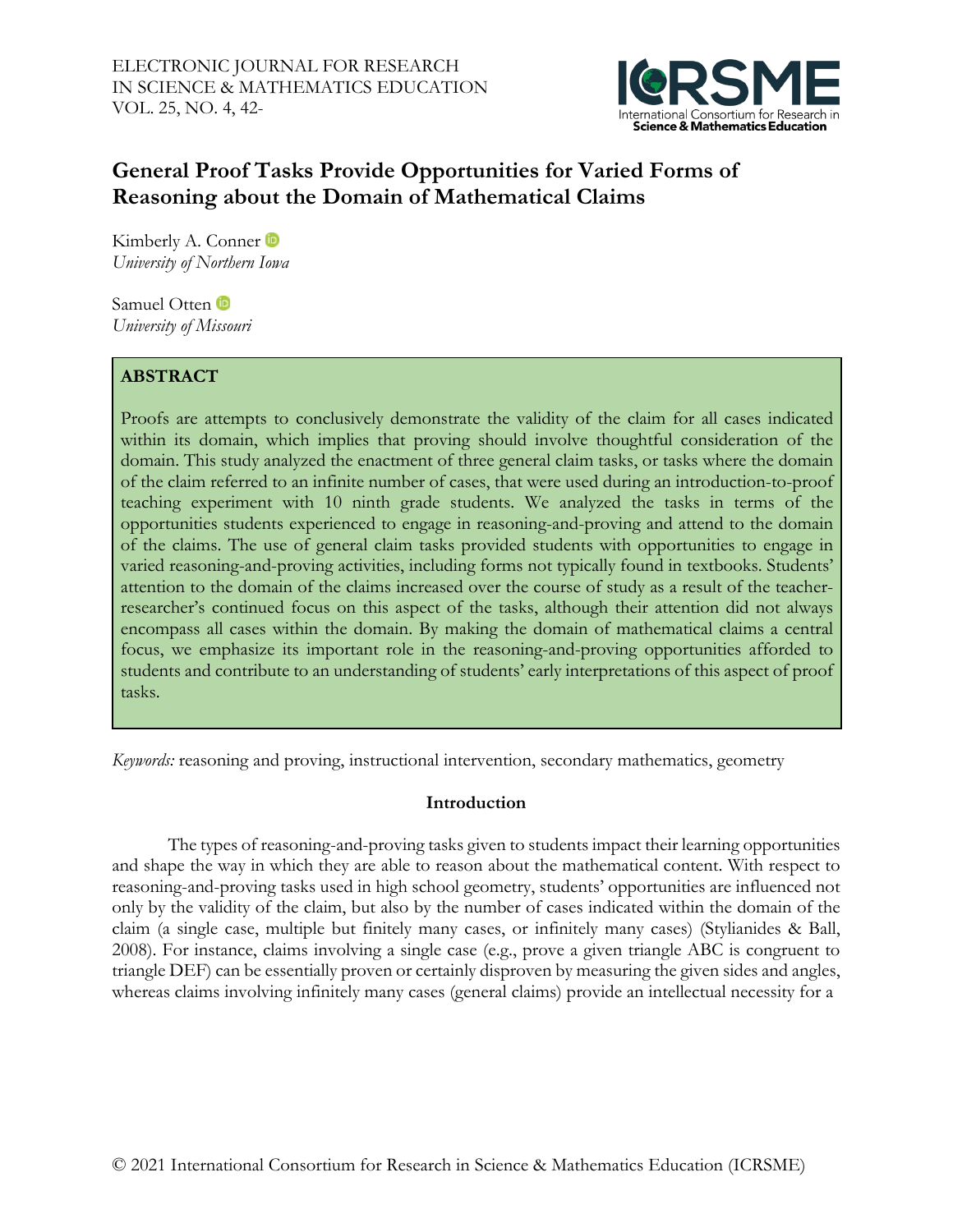deductive approach<sup>[1](#page-1-0)</sup>. In other words, since general claims cannot be proven using examples (Buchbinder & Zaslavsky, 2019), they are particularly well-suited to motivate the need for deductive reasoning (Otten, Gilbertson et al., 2014).

In addition to motivating deductive reasoning, general claim proof tasks in high school geometry courses can allow students to consider fundamental mathematical ideas. Because a proof of a general claim eliminates the possibility of counterexamples, it can result in the prover's ability to say with absolute certainty that a mathematical statement is true for all cases within the domain of the claim (e.g., Ellis et al., 2012; Fischbein, 1982). This is not to say that the production of a proof necessarily *convinces* a student the claim is always true (Rodd, 2000), just that it offers a level of certainty not afforded by examples. The ability to know with absolute certainty that a claim is always true is one way that mathematics (and physics) distinguishes itself from the biological sciences (Schoenfeld, 2000). Additionally, the use of both general and particular claims allows students to reflect on the number of cases encompassed within its domain, a worthwhile endeavor in and of itself that does not receive sufficient attention (Mason, 2019). Finally, the use of general claims reflects the broader practice of mathematicians who seek to pose and prove conjectures that encompass as many cases as possible.

Given the benefits of general claims, it is unsurprising that they are commonly used in studies focused on secondary students' understanding of proof and their ability to construct proofs (e.g., Buchbinder & Zaslavsky, 2019; Chazan, 1993; Healy & Hoyles, 2000; Knuth et al., 2009). This focus on general claims is not reflected within the reasoning-and-proving opportunities provided in textbooks. Otten, Gilbertson et al. (2014) analyzed U.S. high school geometry textbooks and found that student exercises involve particular claims much more than general claims. The discrepancy between the domain of claims used in proof tasks by researchers and those found in geometry textbooks highlights a need to better understand how the use of general claim tasks potentially impacts students' opportunities to (1) engage in the reasoning-and-proving process and (2) consider the domain of the claims being proven. Thus, this study examined a series of general claim tasks used during an introduction-to-proof teaching experiment with ten ninth grade students in the Midwest United States. Specifically, we examined the learning opportunities of proof-related tasks, as set up by the teacher-researcher, implemented with students and how students attended to the domain of the claims, evidenced in their written and verbal work. By making general claim proof tasks an explicit item of focus, we seek to promote greater understanding of the relationship between the domain of the mathematical claim and students' learning opportunities.

### **Defining Key Terminology**

 $\overline{a}$ 

*Reasoning-and-proving* is used to refer broadly to all of the activity that goes into establishing the truth-value of a claim, from proposing a conjecture and investigating the validity of the claim, to constructing a proof or providing a justification that does not reach the level of a proof (non-proof rationale) (G. J. Stylianides, 2008). The term *proof* refers to "a mathematical argument, a connected sequence of assertions for or against a mathematical claim" that uses acceptable justifications, valid modes of argumentation, and representations that are appropriate and understood by the classroom community (A. J. Stylianides, 2007, p. 291). Although Stylianides (2007) focused on the classroom community in an elementary setting, in the present study we interpreted the terms "valid", "acceptable", and "appropriate" according to both the classroom community and the broader

<span id="page-1-0"></span><sup>&</sup>lt;sup>1</sup> There are specific mathematical claims that require deductive reasoning (e.g., prove that  $2^{191} - 1$  is prime); however, these claims do not tend to be located in high school geometry textbooks. Within secondary education, claims occasionally fall into a separate category when they ask students to prove a claim for a relatively small number of cases (e.g., for numbers 1-20; see Knuth et al., 2009). For these tasks, students can reasonably check every single example (proof by exhaustion). That said, these claims tend to be numerical and are not typically used in high school geometry courses.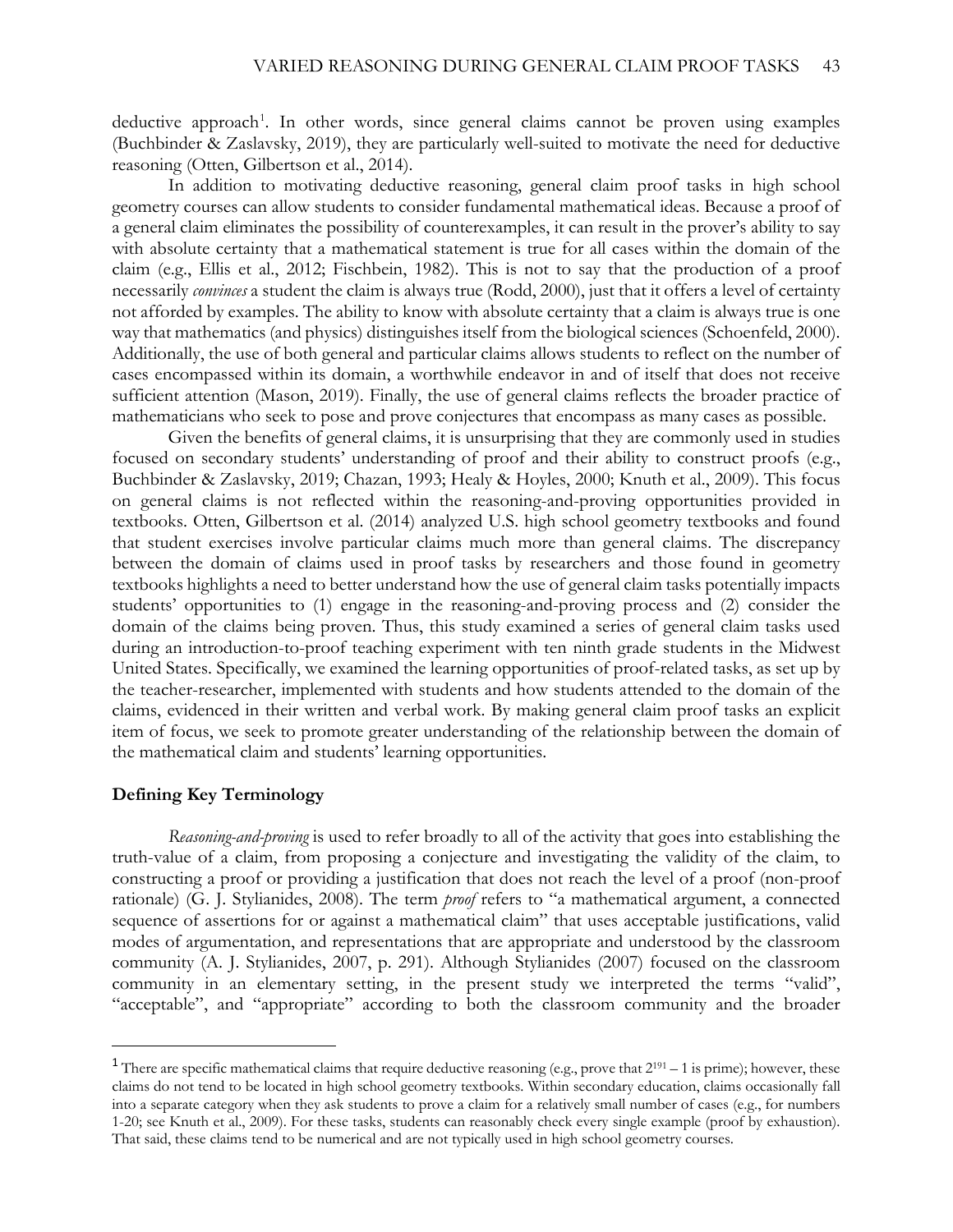mathematics community because the context of secondary mathematics marked a shift toward formal proving. Additionally, we use the term *proof* as an adjective describing the tasks where students were expected to construct a proof and the term *argument* to refer to students' verbal or written work made in response to a proof task. Note that the term *argument* does not carry judgment about the quality of students' response or the extent it is aligned with Stylianides' (2007) and our definition of proof.

Recall that the *domain of mathematical claims* refers to the number of cases implicitly or explicitly referred to in the mathematical statement or theorem. Fischbein (1982) articulated the important role the domain of claims has in the proving process saying, "The level of generality of the theorem is then explicitly defined by the theorem itself and the proof refers exactly and clearly to that level of generality" (p. 15). In other words, theorems and statements to be proven indicate the domain of the claim (level of generality) and proofs demonstrating the validity of a given claim must clearly demonstrate it for all cases included within the domain of the claim. We continue with Otten, Gilbertson, and colleague's (2014) use of the terms *particular* and *general statements* to distinguish between proof tasks involving claims that reference a single case (particular statements) and those that encompass an entire, often infinite, set of cases (general statements). Geometric proof tasks that fall under the latter category typically use the quantifiers "all", "every", or "a" (i.e., "an arbitrary case") to indicate the domain of the claim.

#### **Theoretical Perspective and Literature Review**

#### **Opportunities to Learn**

Although there is a large body of literature focused on the teaching and learning of proof, few studies have specifically focused on students' opportunities to learn reasoning-and-proving with respect to the domain of the mathematical claims. Opportunity to learn originally referred to whether students, prior to being assessed, solved mathematical problems similar to those contained in the assessment (Husen, 1967, as cited in Floden, 2002). It is important, however, when determining students' opportunities to learn how to solve a certain type of problem, to disentangle the content topic of the problem and the specific formulation of the problem (Floden, 2002). In other words, it is one thing for students to be exposed to the mathematical ideas necessary to solve a problem; it is another thing for them to have practiced the exact type of problem presented in an assessment. As discussed above, proof tasks involving general claims may deal with mathematical content that is familiar to students, but their prior experiences may have been formulated with particular claims or situated within learning opportunities that did not draw attention to the domain of the claim.

The opportunities to learn framework can be particularly powerful when analyzing mathematics classrooms and instructional interactions given its demonstrated ability to connect teaching and learning (Hiebert & Grouws, 2007). The value of this perspective has emerged since the 1960s as opportunity to learn has come to be framed as more than topic coverage or problem-type familiarity; one can consider the topics together with the level of cognitive demand students' experience (Gamoran et al., 1997), the topics combined with the classroom learning environment (Tarr et al., 2013), or the interactions that occur in the classroom while topics are being taught (Jackson et al., 2013). In this study, we take the latter approach as we move beyond studying opportunities in textbooks (as summarized in the following sections) to a consideration of the opportunities that students have to think and discuss the reasoning-and-proving process *as* they work on tasks. In particular, we analyze the opportunities to engage in the reasoning-and-proving process within the tasks as launched by the teacher-researcher and in students' engagement in the tasks in order to allow for possible differences between the tasks' potential and realized opportunities (Stein et al., 1996).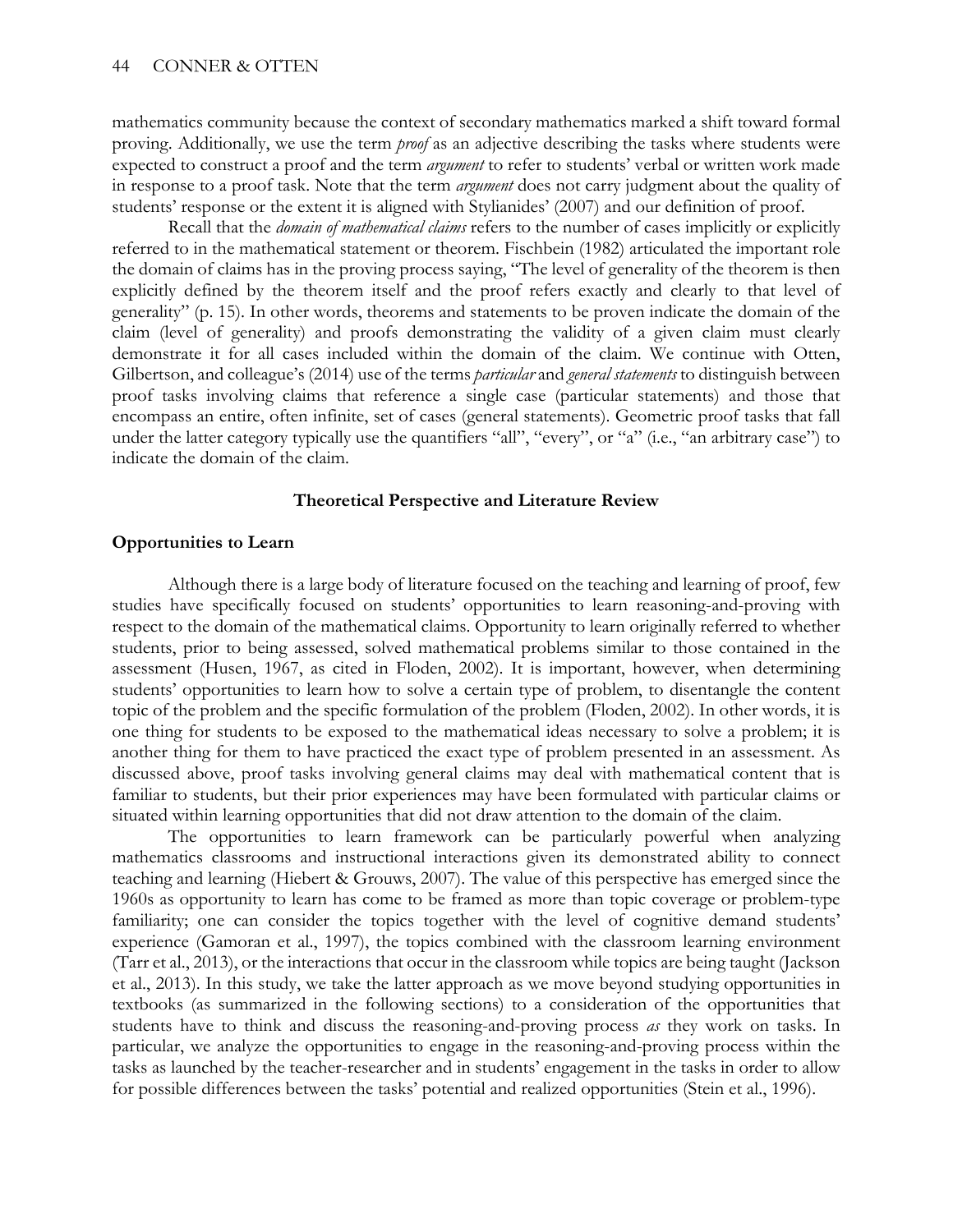### **Students' Attention during Mathematical Tasks**

While it is certainly important for students to engage in the desired forms of reasoning-andproving in order to increase their opportunity to learn this mathematical practice, doing so does not necessarily ensure that the intended learning will occur. Mason (2008) contended that "what teachers *can* do for learners, indeed perhaps the only thing they can actually do *for* learners, is to direct learners' attention [italics in original]" (p. 31). Ingram (2014) agreed, noting that students' attention can be influenced by features of the task and the interactions they have with teachers. Yet, even in instances where students and the teacher are collectively working on a single task, there is a potential for miscommunication to occur due to differences in where their attention is focused (Mason, 2008). When considering students' attention, one can focus on where that attention is directed but also the structure of attention. Structures of attention, according to Mason, include "holding wholes, discerning details, recognizing relationships, perceiving properties and reasoning on the basis of agreed properties" (2008, p. 35).

In order to understand the differences in the way that novices and experts attend to mathematical ideas, Mason and Davis (1988) coined the term "shifts in attention", which they defined as a moment, either sudden or gradual, "in which one becomes aware of what used to be attended to was only part of a larger whole, which is at once, more complex and more simple" (p. 488). During the proving process, students should begin shifting their attention away from specific details in examples or diagrams, towards a focus on generalizing through attention to mathematical relationships (Ellis, 2011). When interpreting mathematical statements being proven, students should recognize that the words *all*, *every*, and *any* indicate the impossibility of an exception that satisfies the criteria in the hypothesis but contradicts the conclusion (Harel & Sowder, 2007). Diagrams play an important role in many geometry proof tasks. Using diagrams when proving a general claim requires the ability to view the diagram as both an expression of generality (that is, a representation of all diagrams indicated within the domain of the claim) *and* as an object that can be manipulated (through rotations, adding notation, axillary lines, etc.) (Mason, 1989). Teachers can interpret diagrams as *figural concepts*, possessing both spatial properties and conceptual qualities (Fischbein, 1993) in part because they have been enculturated into the community of mathematics, wherein attending to the generality of mathematical claims is a central idea. In contrast, students who have not yet undergone this shift in attention may interpret the diagram only through the lens of its spatial properties or other features that are specific to the diagram drawn. Mason (1989) conjectured that "this is precisely where sophisticated mathematician-teachers, unaware of the momentary abstraction in themselves, miss the need to attend to the abstracting movement in their students" (p. 6). While it is important for teachers to attend to the ways that students are interpreting mathematical diagrams, shifting their attention towards the generality of claims is not something that a teacher can do or force onto students (Mason & Davis, 1988), nor is it something that can be achieved solely through calling attention to this aspect of mathematical claims (Mason, 2004). But students' opportunities to engage with general proof tasks may provide the context in which shifts in attention can occur.

#### **Reasoning-and-Proving Opportunities in Textbooks**

From the opportunities to learn perspective, students' thinking about reasoning-and-proving and the domain of mathematical claims is influenced by the opportunities embedded in curriculum materials. With respect to the introduction to proof chapters in U.S. Geometry textbooks, Otten, Males, and Gilbertson (2014) found that the student exercises primarily provided opportunities for them to investigate or pose conjectures and develop non-proof rationales, but few opportunities to construct a proof. Given that the introduction to proof chapter occurs early in Geometry textbooks, it makes sense that students' content knowledge might limit the number of proof tasks that are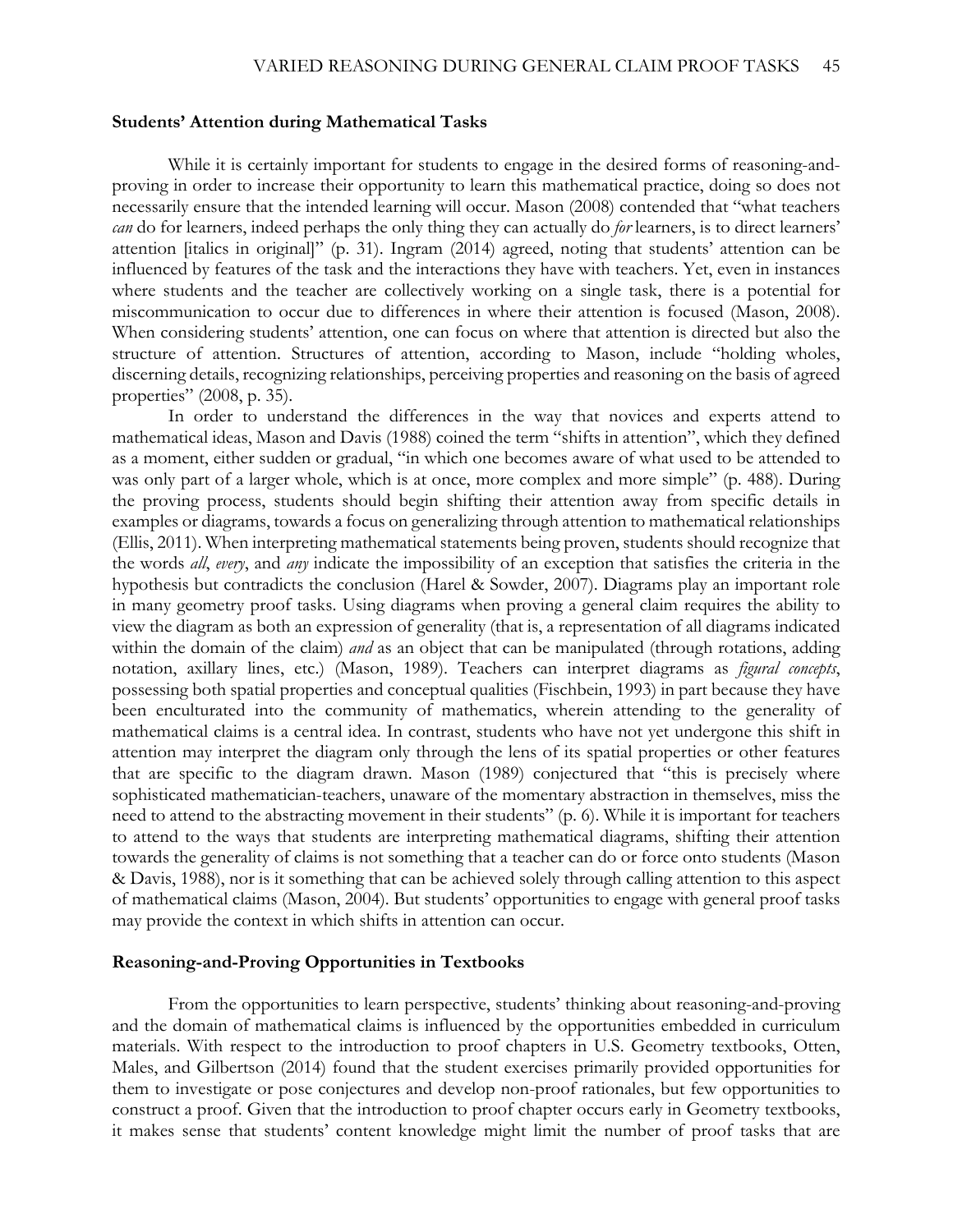appropriate for the beginning of the school year. However, the limited opportunities to construct proofs suggests that students are developing their initial understanding of proof *without* actually engaging in the proving process. Looking at a random selection of the remainder of the Geometry textbooks, beyond the introductory chapters, Otten, Gilbertson et al. (2014) found that proof opportunities were prevalent, but they predominantly involved particular claims. The general claims that applied to infinite sets of geometric objects were typically presented in the textbook narrative, not the student exercises.

This focus on the domain of the claims is important because, although most reasoning-andproving textbook studies (e.g., Fujita & Jones, 2014; Hanna, 1999; Miyakawa, 2012; Stylianides, G., 2009) have consistently examined the type of argument elicited (e.g., empirical, generic example, direct proof), it is by identifying the domain of the mathematical claims (i.e., general, particular, or general with particular instantiation) that we can consider whether those opportunities involved claims that *necessitate* a deductive proof. As Otten, Gilbertson et al. (2014) pointed out, deductive reasoning is powerful enough to establish the truth of both particular and general claims, but only deductive reasoning is able to establish the truth for general claims. Thus general claims necessitate deduction to a greater degree than do particular claims. Based on the findings that general claims were relatively rare in student exercises in U.S. Geometry textbooks, Otten, Gilbertson et al. (2014) called for future research analyzing the enactment of these opportunities in order to understand the role that the domain of mathematical claims might play with regard to students' experiences with proof.

## **Reasoning-and-Proving Opportunities in Classroom Settings**

Research on proof instruction in secondary classrooms have primarily described whole-class conversations (e.g., Otten et al., 2017), providing only a snapshot into the reasoning-and-proving opportunities afforded to students in the classroom. Within this setting, teachers tend to spend a significant amount of time in their Geometry classes focusing on the details of proofs, such as whether each "step" in the proof contained a mathematically-correct justification and logically flowed from the previous statements (Martin & McCrone, 2003; Otten et al., 2017; Schoenfeld, 1988). Furthermore, traditional classrooms tend to operate based on specific norms around who is responsible for different aspects of the proving process (Herbst & Brach, 2006). For instance, students are rarely asked to prove their own conjectures (Boero et al., 2007); in instances where students are asked to conjecture, the teacher tends to confirm whether it is correct before students prove the claim (Herbst & Brach, 2006). In contrast to the teacher-driven reasoning-and-proving that occurred in the prior studies, Martin and colleagues (2005) described four classroom episodes where the teacher and students shared ownership in the reasoning-and-proving process. In these episodes, the teacher used revoicing and coaching in order to hold students accountable for contributing to the construction of the proofs. All of the wholeclass conversation captured in the aforementioned studies focused on the task at hand (e.g., completing the proof) with little if any conversation that afforded students the opportunity to think broadly about reasoning-and-proving as a mathematical practice (Otten, Gilbertson et al., 2014).

Proof studies in secondary classroom settings have primarily occurred toward the middle or end of the school year; as a result, little is known about how students are first introduced to proof in traditional classrooms. One exception are the studies conducted by Cirillo (2011; 2014), who reported that six teachers introduced proof in their Geometry classrooms through a show-and-tell approach. During the teachers' proof demonstrations, Cirillo noted that the teachers did not explicitly unpack the many different components of proof, such as how they were using definitions to draw conclusions or what can and cannot be assumed from a diagram. In sum, there is still a need to better understand ways to introduce students to proof that utilizes a student-centered approach and develops students' understanding of proof through engaging in the reasoning-and-proving process, especially as those early opportunities relate to the domain of the claims being proved.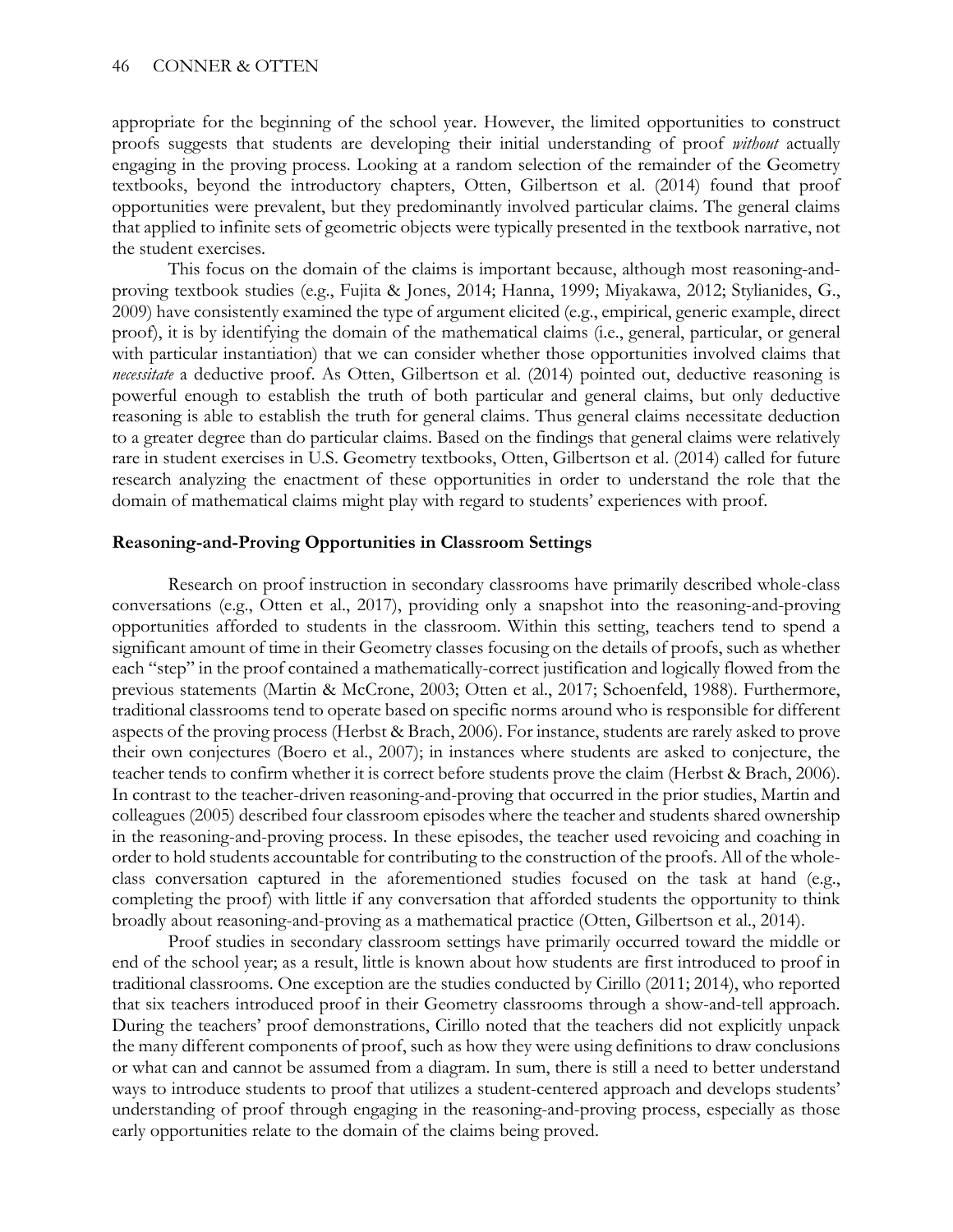#### **Students' Proving in Relation to the Domain of Mathematical Claims**

One consistent pattern throughout proof research is the finding that a non-trivial percent of students construct empirical arguments for general proof tasks (Reid & Knipping, 2010; G. J. Stylianides et al., 2017). The construction of empirical arguments for general claims has been documented in studies of middle school students (Knuth et al., 2009), high schoolers (Healy & Hoyles, 2000; Lee, 2016; Senk, 1985), and undergraduate students (Harel & Sowder, 1998). Example use during the proving process is not inherently bad because students can productively use examples to gain insights into why a conjecture is true or uncover structural relationships (Aricha-Metzer & Zaslavsky, 2019). Nonetheless, students' use of examples as justification can reveal challenges in understanding that the goal is to construct an argument that applies for all cases, where no exceptions are possible (Harel & Sowder, 2007).

There are multiple possible explanations for why secondary students tend to produce empirical arguments when proving general claims. First, it is possible students recognize that empirical arguments do not prove general claims, but still write them because they lack the mathematical skills to be able to construct a more general argument (e.g., Bieda & Lepak, 2009; Healy & Hoyles, 2000; Reiss et al., 2001). However, this explanation does not account for instances when students use a few examples as justification in instances when proof by exhaustion would be a valid approach (Knuth et al., 2009). A second possibility is that some students misinterpret or do not recognize the domain of a mathematical claim due to a lack of explicit language indicating that the statement applied to an infinite number of cases (Mason, 2019). Or, it is possible that students are attending to the quantifiers indicating the domain of the claim but interpret them using a "real world" rather than mathematical definition (Pimm, 1987). These potential explanations speak to the importance of scholars not only attending to the empirical or deductive arguments that students produce, but also to their interpretation of the claim's domain.

While students can productively use diagrams as a planning tool or to capture their progress in a deductive argument (Cirillo & Hummer, 2021), others interact with diagrams in ways that suggest an interpretation of the diagram as a specific example (Herbst, 2004). Like Chazan (1993), Martin and colleagues (2005) found that students requested a proof for a second type of triangle even though the claim had been proven for a generic triangle, a request that suggests a lack of realization that the original proof demonstrated the claim was true for all triangles. In both instances, it is possible that the students were attending to generic and specific features of the diagram rather than interpreting it as a generic example. Infrequent opportunities to produce their own diagrams may also contribute to students' limited understanding of how to appropriately interpret a diagram. Although the norm of teachers or textbooks providing diagrams (Cirillo, 2018; Herbst & Brach, 2006) increases the consistency and accuracy of the diagrams students use, it limits their opportunities to reason about what the diagram represents or about the generality indicated within the proof claim (Komatsu et al., 2017).

#### **Research Questions**

Collectively, prior research on students' understanding of proof and the ability to construct proofs highlights a need for changes to the ways that proofs are taught in the classroom, particularly in order to fulfill the recommendations that reasoning-and-proving should be a central part of K–12 instruction (Ministry of Education, Science and Technology, 2011; National Council of Teachers of Mathematics, 2009; National Governors Association & Council of Chief State School Officers, 2010). This study extends the textbook analysis of Otten, Gilbertson et al. (2014) by analyzing the enactment of three general claim tasks in terms of the reasoning-and-proving opportunities they afforded, and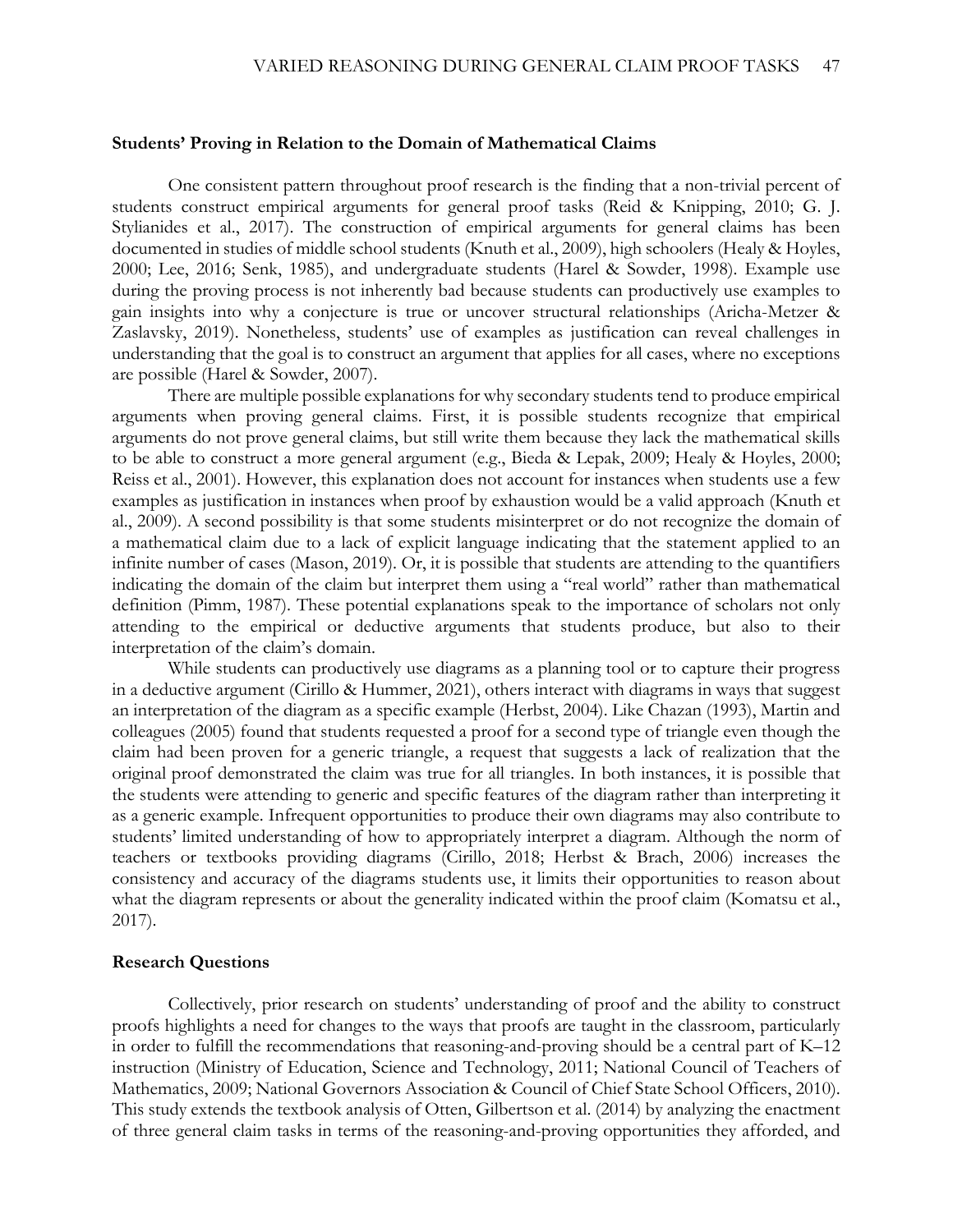students' attention to the domain of mathematical claims. The research questions that guided the analyses were as follows:

*RQ1.* What opportunities for reasoning-and-proving were present in general claim tasks set up by the teacher-researcher and implemented with students during an introduction to proof unit? *RQ2.* How, if at all, did students attend to the domain of the claims and what, if any, shifts in attention occurred over the course of a task enactment?

Both questions were addressed through an analysis of students' oral and written work on the tasks, with the data and analytic processes described in detail in the next section.

#### **Method**

#### **Participants and Data Collection**

Ten students participated in this study—seven females (Amanda, Arin, Heather, Lauren, Lexi, Megan, and Sadie) and three males (Brian, Clay, and Wilson; all pseudonyms). They were the only students enrolled in an accelerated ninth grade mathematics course at a rural, public school in the Midwest United States. The accelerated program covered Algebra 1 and 2 content in ninth grade; subsequently, the study provided the students first formal high school Geometry instruction. All sessions were held during the school day but outside of their regular mathematics class. Students received a graphing calculator for their participation.

The exploratory teaching experiment (Steffe & Thompson, 2000) consisted of 14 sessions, held twice a week with each session lasting between 28 and 38 minutes. All sessions were taught by the first author, who is identified as the teacher-researcher (TR) in this article. The use of a researcher as the teacher is consistent with teaching experiment methodology (e.g., Cobb & Steffe, 1983; Steffe & Thompson, 2000) and should not be confused with self-study methodology, wherein the researcher studies their own teaching in classrooms where they are the main instructor. Every session was video and audio recorded to ensure that students' gestures, manipulation of physical objects, and voices during small-group discussions could be reviewed, with one audio and video recorder placed near each group. Additionally, all written work and students' responses to journal prompts were collected during the sessions. For this study, audio/video recordings served as the primary data source; students' written work and journal reflections were referenced as needed in order to provide a more complete picture of what occurred during the sessions.

#### **Teaching Experiment Design and Rationale**

Exploratory teaching experiment methodology is used to study students' ways of understanding and operating with particular content in instances when testing the researchers' hypotheses for learning may not be appropriate (Steffe & Thompson, 2000). In particular, this methodology was selected in order to better understand students' ways of understanding proof while engaging in tasks that are not commonly found in traditional classrooms. The primary goal of the present study was to develop students' understanding of the purpose of proof through their engagement in tasks that emphasized the proving process as a means of a) developing certainty that the given statement is *always* true and b) understanding *why* it is always true (de Villiers, 1990; Hanna & Jahnke, 1996). Specifically, we hypothesized that the explanatory feature of proofs could help students transition away from empirical arguments since examples on their own do not tend to explain why a statement is true. We chose to only use tasks involving general claims based on the hypothesis that they could facilitate student understanding that a proof must contain justifications that encompassed all objects within the claim's domain, particularly when accompanied by conversations where the domain was an explicit object of focus.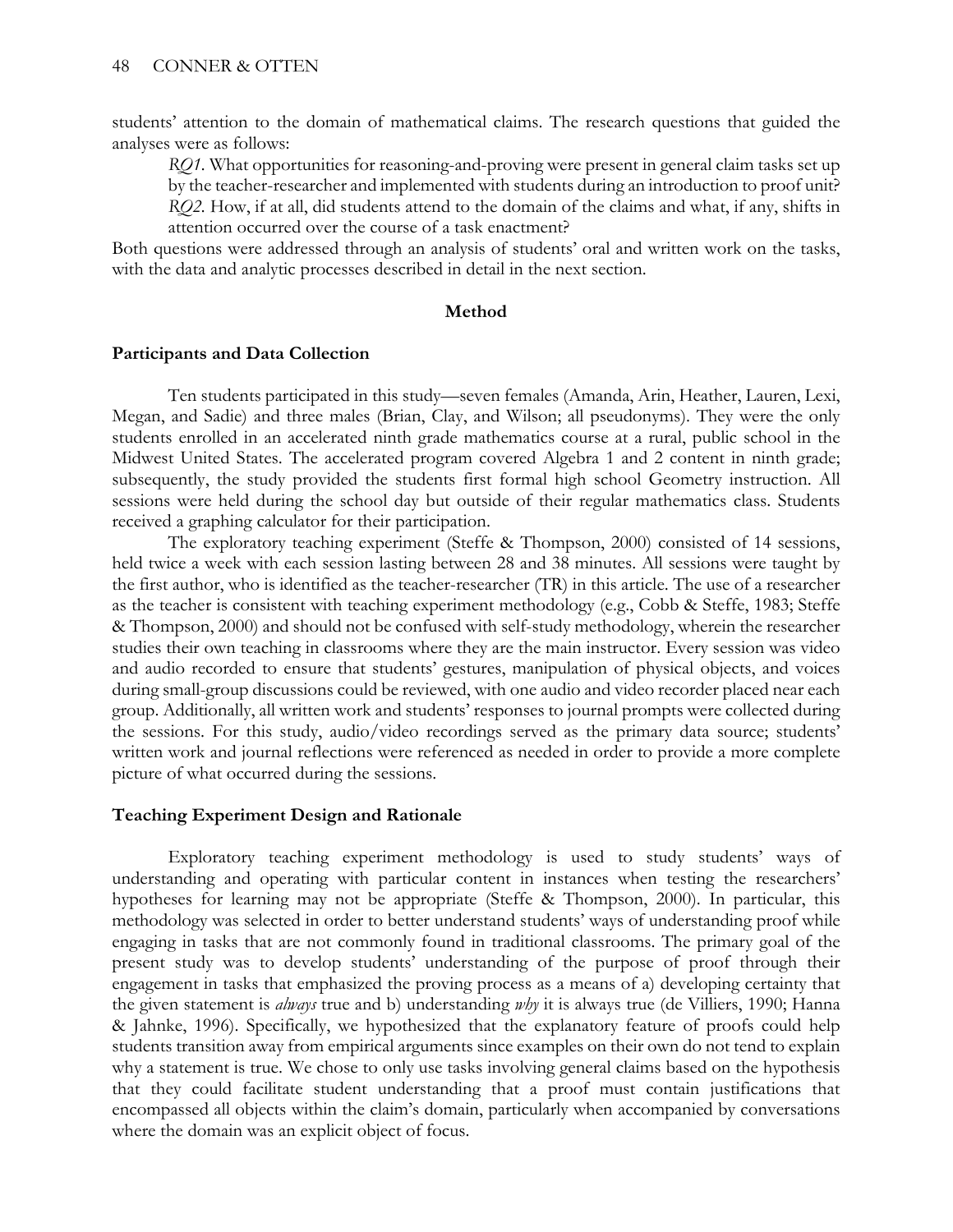The TR structured the instruction so that students developed their understanding of proof as they engaged in various reasoning-and-proving activities. The goal to engage students in authentic reasoning-and-proving has been used in a variety of intervention-based studies (e.g., G. J. Stylianides et al., 2017). For example, the present study's use of general claims and having students prove their own conjectures was successfully used in a study with eighth graders (Boero et al., 1996). Finally, we incorporated statements *about* reasoning-and-proving (Otten, Gilbertson et al., 2014) into whole-class discussions and through the use of reflection prompts in order to focus students' attention on specific aspects of proofs. Although hypotheses for learning were developed to guide the instruction, additional iterations of the teaching experiment would be needed in order to test and revise the instruction so that students' ways of understanding aligned with the researcher's hypotheses (or the hypotheses could be revised upon further iterations). During the sessions, the TR did not focus on the form of proofs, but instead allowed students to write arguments in a way that made sense to them.

The primary tasks used in this study were developed before the start of the experiment based on the hypotheses described above. On the other hand, the time spent on each task and select subtasks were devised during the study in response to where the TR interpreted students to be in their current understanding. For example, the original tessellation task, "do all quadrilaterals tessellate?" was pre-planned, but the follow-up task, "do all regular polygons tessellate?" was added midexperiment in an attempt to focus students' attention on both the sides and angles of polygons. We describe the three focal tasks in the following sections; see Appendix A for a description and rationale for an overview of the entire instructional sequence.

# Overview of the Tessellation Tasks

After reviewing the definition of quadrilaterals and introducing tessellations, the TR launched the tessellation task by posing the question, "Do all quadrilaterals tessellate?" Students were given six sets of different convex quadrilaterals to aid in their investigation. At the end of the session, the TR asked students to journal how confident they were that quadrilaterals always tessellate and to describe how they would explain their answer to a friend. In Session 2, students were asked to write a set of "step-by-step" directions for how to tessellate *any* quadrilateral. Each group was given some of the quadrilaterals from Session 1 as well as two concave and one convex quadrilaterals to use during the task. In Session 3, the TR introduced the next subtask by asking students if they knew of other polygons that they thought would always tessellate. After eliciting their ideas, the TR introduced regular polygons and referenced familiar examples. Next, the TR posed the question, "Do all regular polygons tessellate?" Regular polygons were selected because they fit within students' directions for tessellating quadrilaterals, despite only some tessellating. In order to investigate this question, the TR first provided all groups with a set of regular hexagons and then passed out regular pentagons, septagons, and octagons (one per group) to "speed up" the process. The reflection prompts provided in Session 3 (see Appendix A) were used to encourage connections across the tasks and motivate a need to understand *why* quadrilaterals always tessellate. The term "counterexample" and the idea that only one counterexample was needed to disprove a general claim was introduced to students towards the end of Session 3. The TR concluded the tessellation task in Session 4 by summarizing the key ideas from the first three sessions and then explaining why quadrilaterals and regular hexagons, but not regular septagons or octagons, tessellate.

#### Overview of the Constructing Quadrilateral Diagrams Task

Prior to launching the diagrams task, the TR briefly introduced students to conditional statements and demonstrated how they are used in the proving process by talking through an informal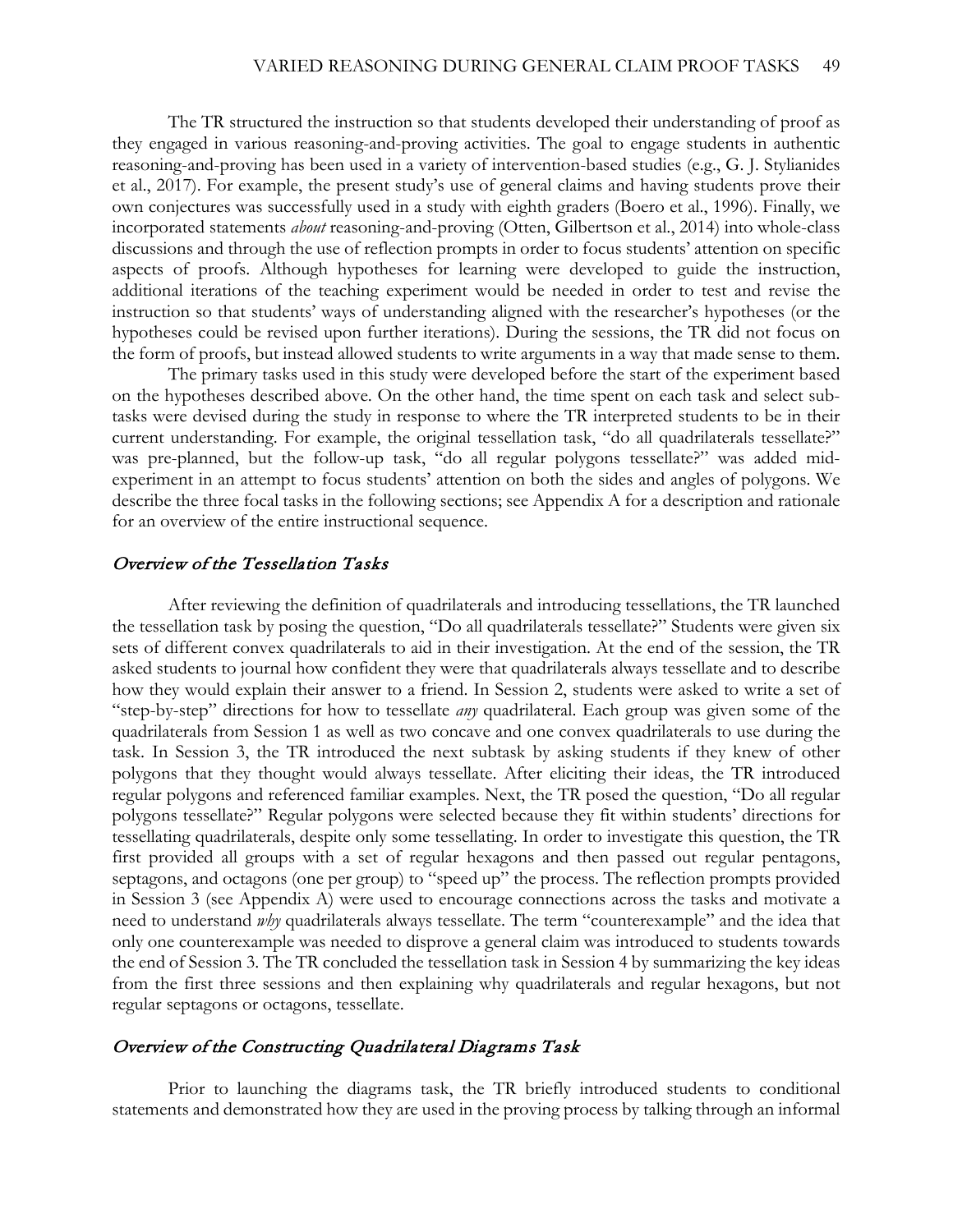proof of the conditional statement, "If a quadrilateral has 360°, then it will tessellate."<sup>[2](#page-8-0)</sup> Afterwards, students worked in three small groups to draw diagrams for statements 1–3 during Session 7 and statements 4–6 during Session 8 (Table 1). Since they had not yet taken high school Geometry, the theorems were rephrased to exclude potentially unfamiliar terminology such as "congruent," "consecutive angles," and "supplementary." At the end of each session, the whole class discussed specific features of the diagrams, including the different notation methods they had used.

# **Table 1**

*Statements Used in the Constructing Diagrams for Quadrilateral Theorems Task*

- 1. If the polygon is a rectangle, then the diagonals have the same length.
- 2. If a quadrilateral is a parallelogram, then the measures of the angles on the same side of the shape add to 180 degrees.
- 3. If a quadrilateral is an isosceles trapezoid, then the diagonals have the same length.
- 4. If two sides of a parallelogram that intersect have the same length, then the parallelogram is a rhombus.
- 5. If the diagonals of a parallelogram form a 90-degree angle, then the parallelogram is a rhombus.
- 6. If one angle of a parallelogram is a right angle, then the parallelogram is a rectangle.

# Overview of the Proving Similar Polygon Conjectures Task

The TR introduced the similar polygons task by asking students to pose conjectures of specific polygons that they thought might be similar (i.e., "all \_\_\_\_ are similar"). During the launch, they discussed the teacher-posed conjecture "all polygons are similar" to make sure that students understood the conjecture and remembered how to use a counterexample to disprove a conjecture. Students posed four conjectures that involved classes of polygons that were always similar to one another: squares, equilateral triangles, right triangles, and rhombuses. After constructing their argument for the conjecture "all squares are similar", small groups exchanged papers and provided feedback to their peers. The TR posed the following questions to focus students' feedback: "Is it convincing? Does it convince you that no matter what two squares I draw, they're going to be similar? And is there anything someone could say to poke a hole in the argument?" Next, each group revised their own argument in response to the two sets of peer feedback they received. In Session 12, the TR led the entire class through the proof of the conjecture, "all squares are similar", which built on elements that were in students' arguments from the previous session. Afterwards, students investigated the classes' conjectures for right triangles and equilateral triangles and then constructed an argument demonstrating that the conjecture was either true or false. Students investigated the final conjecture, "all rhombuses are similar", during the final interview and then constructed an argument either proving or disproving it, depending on their belief in the conjecture's validity.

#### **Analytic Process**

 $\overline{a}$ 

In addition to rooting our study in the literature previously described and explaining the relationship between the researchers and study participants, we now articulate our process in the data

<span id="page-8-0"></span><sup>&</sup>lt;sup>2</sup> This claim was stated by one of the students in an earlier session. We chose to use their phrasing in order to connect to the student's earlier words instead of starting with a claim that was more mathematically precise. During the class discussion, the TR clarified that the hypothesis referred to the angles of a quadrilateral.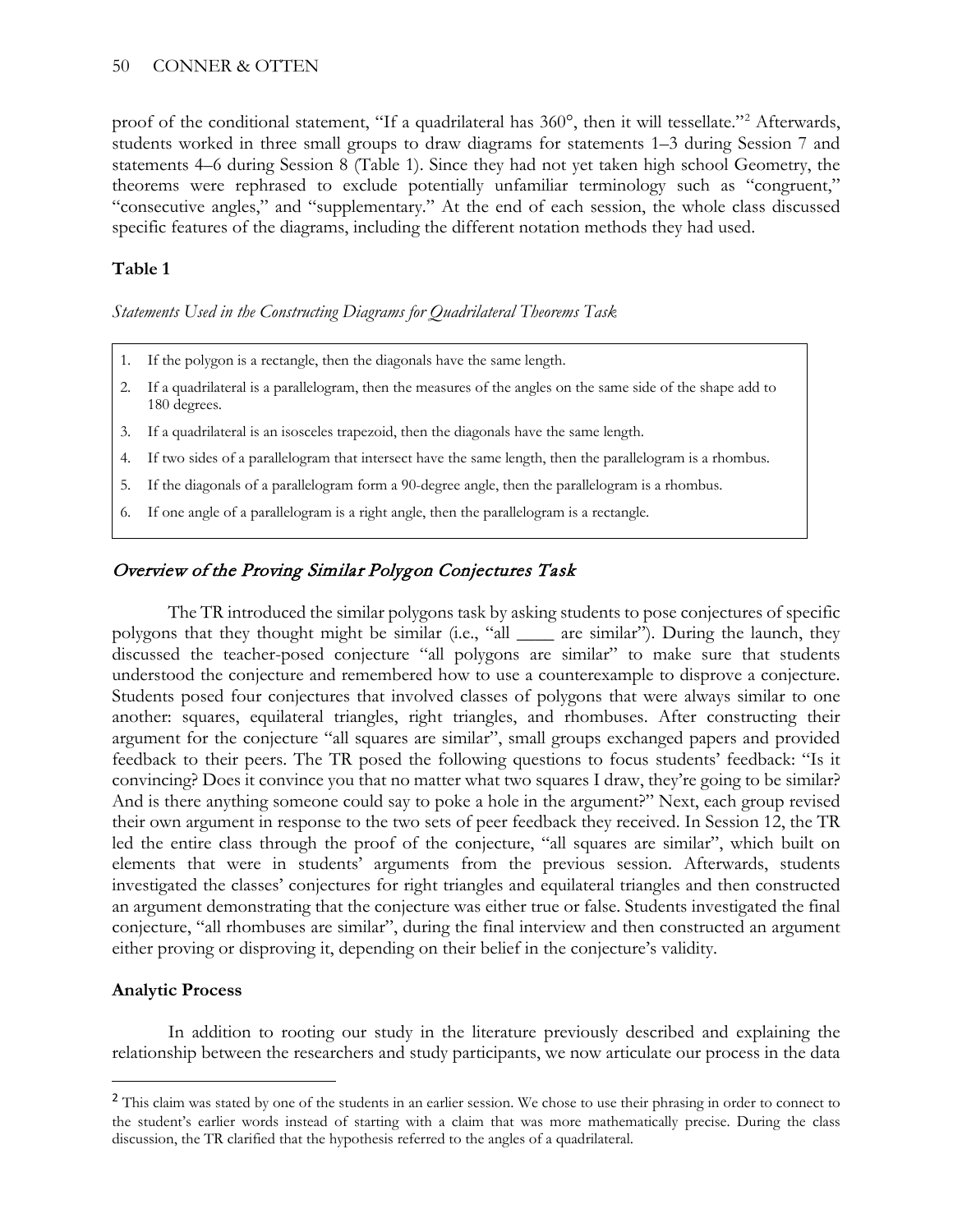reduction and analysis process in order to make claims using qualitative research methodology (Noral & Talbert, 2011). We restricted our analysis of the data to sessions involving geometric tasks. There were five broad geometric tasks: the tessellation tasks (Sessions 1-4; 103 minutes), constructing diagrams task (Sessions 7-8; 68 minutes), constructing a definition for similar polygon conjectures task (Sessions 9-10; 62 minutes), proving similar polygon conjectures task (Sessions 11-12; 157 minutes<sup>[3](#page-9-0)</sup>), and proving the exterior angle theorem task (Session 13; 34 minutes). The unit of analysis was a response (written and/or verbal) to one question or prompt (subtask) within the identified tasks. Specifically, units of analysis spanned the time between when student(s) started and completed each subtask in whatever grouping configuration they were placed. Most subtasks were completed in three small groups; however, six subtasks (four reflection and two math prompts) were completed individually. We excluded whole-class discussions in instances when they only reiterated students' small group work so as not to double analyze reasoning-and-proving activity. Collectively, there were 119 units to be analyzed. In this article, we present findings for the tessellation, constructing diagrams, and proving similar polygon conjectures tasks since they best illustrate the range of reasoning-andproving that occurred.

To answer RQ1, we analyzed the session data using the qualitative research software MAXQDA to determine the opportunities students had to engage in reasoning-and-proving based on the launch and implementation of each task. In order to make comparisons between the types of reasoning-and-proving opportunities found in regular Geometry textbooks and the instruction used in this study, we adapted the expected student activity portion of Otten, Gilbertson et al.'s (2014) analytic framework, which was a modified version of Thompson and colleagues (2012)'s framework (see Table 2).

# **Table 2**

 $\overline{a}$ 

| Related to Mathematical Claims                                                                                                                                          | Related to Mathematical Arguments                                                                                                                 | <b>Emergent Codes</b>                                                                             |
|-------------------------------------------------------------------------------------------------------------------------------------------------------------------------|---------------------------------------------------------------------------------------------------------------------------------------------------|---------------------------------------------------------------------------------------------------|
| • Make a conjecture, refine a<br>statement or conjecture, or draw<br>a conclusion<br>• Fill in the blanks of a conjecture<br>• Investigate a conjecture or<br>statement | $\bullet$ Construct a proof<br>• Develop a rationale or non-<br>proof argument<br>$\bullet$ Evaluate an argument/proof<br>• Find a counterexample | • Make sense of a<br>mathematical claim<br>• Construct a diagram<br>• Revise an<br>argument/proof |

*Reasoning-and-Proving Student Activity Codes*

*Note.* The codes in the first two columns are from the framework described by Otten, Gilbertson et al. (2014).

We adapted Otten, Gilberston et al.'s (2014) framework such that it applied to both the anticipated reasoning-and-proving activity and the reasoning-and-proving students actively engaged in during the sessions. For example, in the exchange below during the proving similar polygons task, both students' comments were coded as *develop a rationale or non-proof argument*. Additionally, the entire exchange was included within a broader *evaluate an argument/proof* code to capture the broader reasoning-and-proving activity being completed.

<span id="page-9-0"></span><sup>&</sup>lt;sup>3</sup> Students individually completed the final prompt of this task during the final interview; this accounted for 93 of the 157 minutes.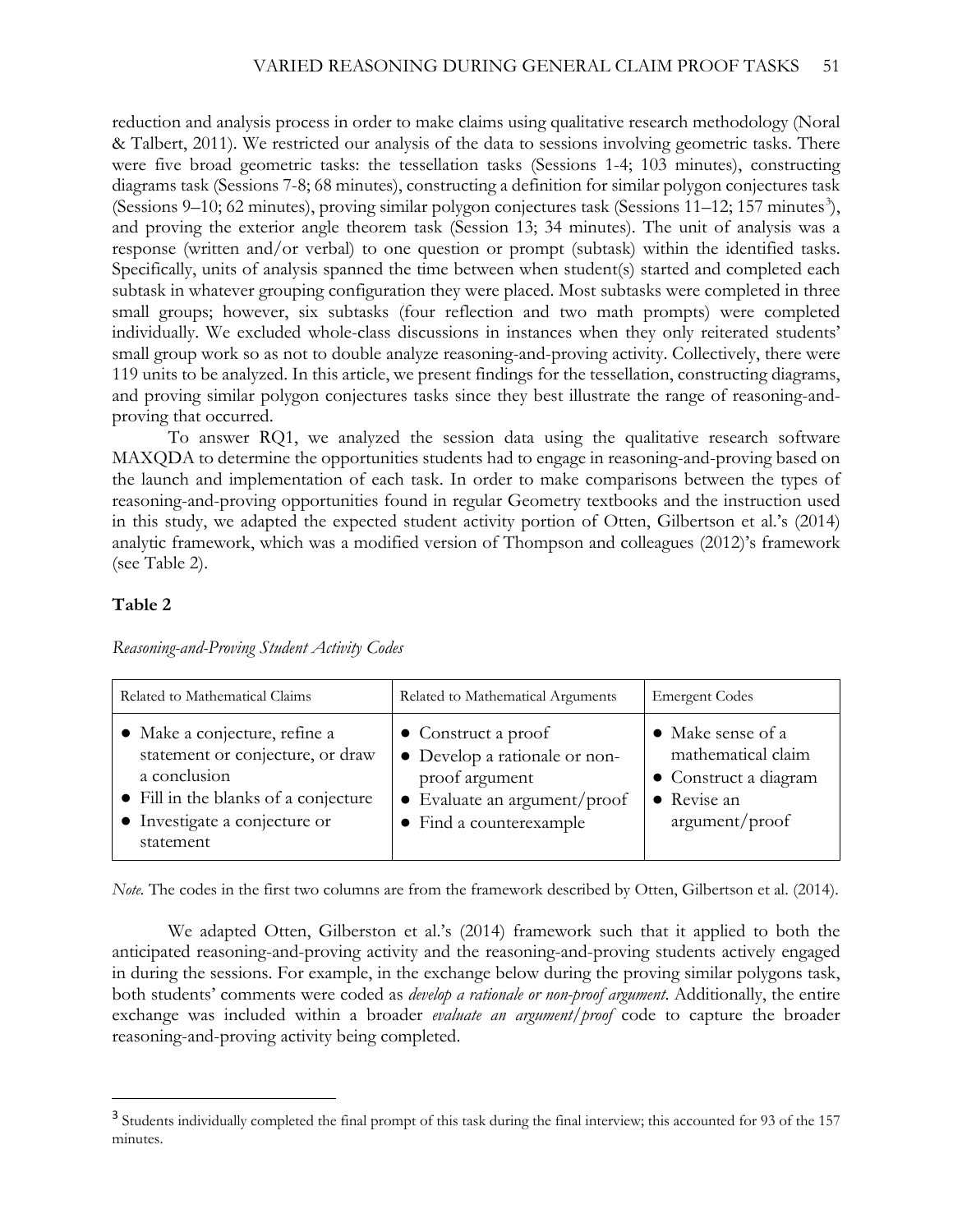$\overline{a}$ 

*Wilson:* I don't think [the angles] should be [labeled] A, B, C, D, I think it should be A, A, A, A cause they're all the same angle *Megan:* and then they need those [notation] on the edges [sides] of the square to

show that it's the same length cause that's what makes it a square.

*Develop a rationale or non-proof argument* was used in instances when students provided a justification for a single statement ("because…") and in instances when students were asked to "explain" or provide a justification for "why" a claim is true. In contrast, *construct a proof* was used in instances when the task directly asked students to prove a mathematical claim. Note that the presence of this code did not guarantee that the resulting product contained all of the required elements to be considered a proof. During the coding process, we identified additional instances of reasoning-andproving that occurred in the sessions but were not captured by Otten, Gilbertson et al.'s (2014) codes. This resulted in three additional codes: *make sense of a mathematical claim*, *construct a diagram for a mathematical statement*[4](#page-10-0) , and *revise an argument/proof*. *Make sense of a mathematical claim* was used in instances when students talked about a claim without trying to determine whether it was valid (the latter would be coded *investigate a conjecture or statement*). For example, Arin's second statement below, which occurred during the constructing diagrams for quadrilateral theorems task, was coded *make sense of a mathematical claim* because she was not trying to actively determine if the claim was true.

| Arin:  | <i>(reading)</i> "If a quadrilateral is a parallelogram" is that the like one that's straight<br>lines and then it like <i>(makes a slanted line gesture with her hands)</i> |
|--------|------------------------------------------------------------------------------------------------------------------------------------------------------------------------------|
| Sadie: | Yeah                                                                                                                                                                         |
| Arin:  | Okay. <i>(reading)</i> "then the measures of the angles on the same side of the shape<br>add to 180." Yeah, because one angle is going to be bigger than the other.          |

Instances when students discussed mathematical vocabulary, such as Arin's first sentence, were not coded as *make sense of a mathematical claim* because it was activity outside of the reasoning-and-proving process. Finally, the code *revise an argument* referred to instances when students revised their draft argument in response to peer feedback. To increase trustworthiness (Lincoln & Guba, 1985), the authors had continual calibration conversations with one another and also produced preliminary analytic memos that were vetted by an outside observer.

To answer RQ2, we first analyzed students' discussions during each task in order to assess how, if at all, students were attending to the domain of the claims. Although it is not possible to ascertain what students were internally attending to at a particular moment in time, we could look for evidence of shifts in attention through what they said or did in their conversations with peers (Barwell, 2002, as cited in Ingram, 2014). Examples of students demonstrating attention to the domain of the claim include a student responding to a peer's assertion by saying, "no that's not true for all of them". Next, we analyzed students' written work for evidence of attention to the domain of the claims. Specifically, we determined whether students' justifications, constructed diagrams, and notation methods encompassed all cases within the claim's domain. Although we coded students' written work as indicating attention to the domain of the claim, or a lack thereof, we recognize the possibility that a student could construct a general argument or notate their diagram with variables for reasons other than their understanding of the claim's domain. Additionally, it is possible that a student could

<span id="page-10-0"></span><sup>&</sup>lt;sup>4</sup> Constructing a diagram could have been coded using the "modify or revise a mathematical statement" code since students were adding a diagram to accompany the provided statements. However, a new code was added to emphasize the fact that textbooks and teachers rarely, if ever, hold students responsible for producing a diagram for a proof task (Cirillo, 2018; Herbst & Brach, 2006).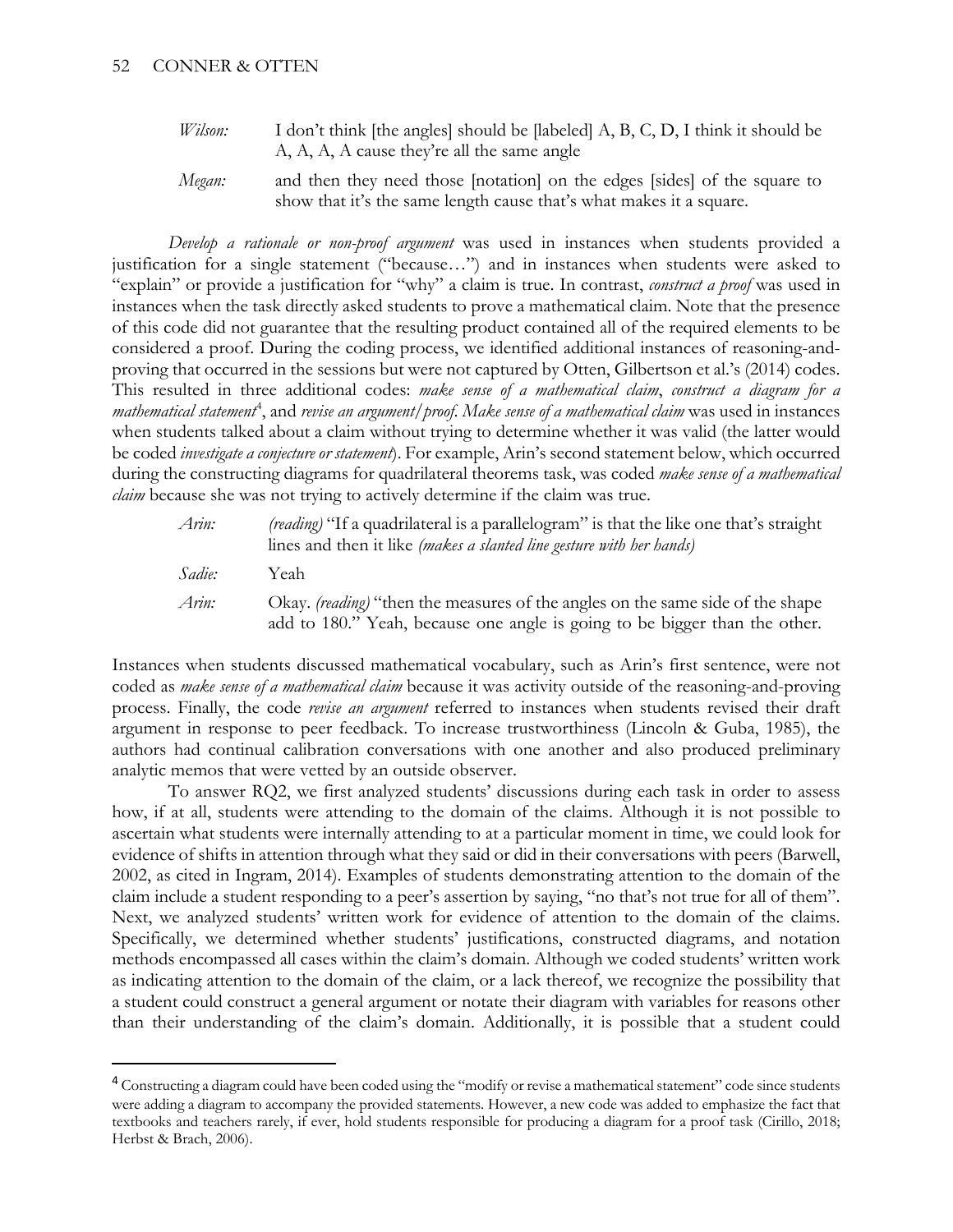recognize the domain of the claim but produce an argument that only refers to a finite number of cases.

After coding for individual instances of attention to the domain of claims, we then looked across the coded data for evidence of shifts in attention (Mason & Davis, 1988). For example, if a group of students initially labeled their diagram with specific angle or side measurements in one instance, but later labeled them with variables, this would indicate a shift in attention to the fact that the mathematical claim being represented by the diagram refers to an infinite class of quadrilaterals. All instances where the students' attention to the domain of the claim was unclear were discussed with an outside observer; in these instances, we include possible alternate interpretations in the results.

#### **Findings**

We describe students' engagement in three general claim tasks in terms of the reasoning-andproving opportunities that surfaced during the tasks. We then share students' interpretation of and attention to the domain of each mathematical claim. The findings are structured by task in order to (1) highlight the range of reasoning-and-proving afforded within a single task, and (2) acknowledge that the mathematical content of the task (Dawkins & Karunakaran, 2016), other features of the task, and its location in the instructional sequence may have influenced students' attention to the domain of the claims. Across the three tasks, students engaged in all of the reasoning-and-proving opportunities set forth in the launch of the tasks as well as additional, unplanned reasoning-andproving that arose during small-group and whole-class conversations. Although students demonstrated limited attention to the domain of the claims at the beginning of the tessellation task and constructing diagrams task, there were small shifts in attention by the end of both tasks. In contrast, during the proving similar polygon conjectures task, students attended to the domain of the claims throughout their conversations and through their written justifications. However, some students attended to the domain of the claims in a way that did not encompass all possible cases during the rhombus portion of the similar polygons task.

#### **Tessellation Tasks**

# Varied Reasoning-and-Proving Opportunities

The tessellation tasks, as launched by the teacher-researcher (TR), provided students with opportunities to investigate the validity of mathematical statements, construct a counterexample, and develop non-proof rationales for their assertions. Specifically, Session 1's subtask ("do all quadrilaterals tessellate?") resulted in non-proof rationales as students investigated how to tessellate different quadrilaterals in their small groups (Figure 1) and again as they individually summarized their responses in their notebooks. In Session 2, the subtask to create "how to" directions for tessellating *any* quadrilateral did not explicitly provide opportunities for students to engage in reasoning-andproving, but did encourage greater attention to the domain of the mathematical claims.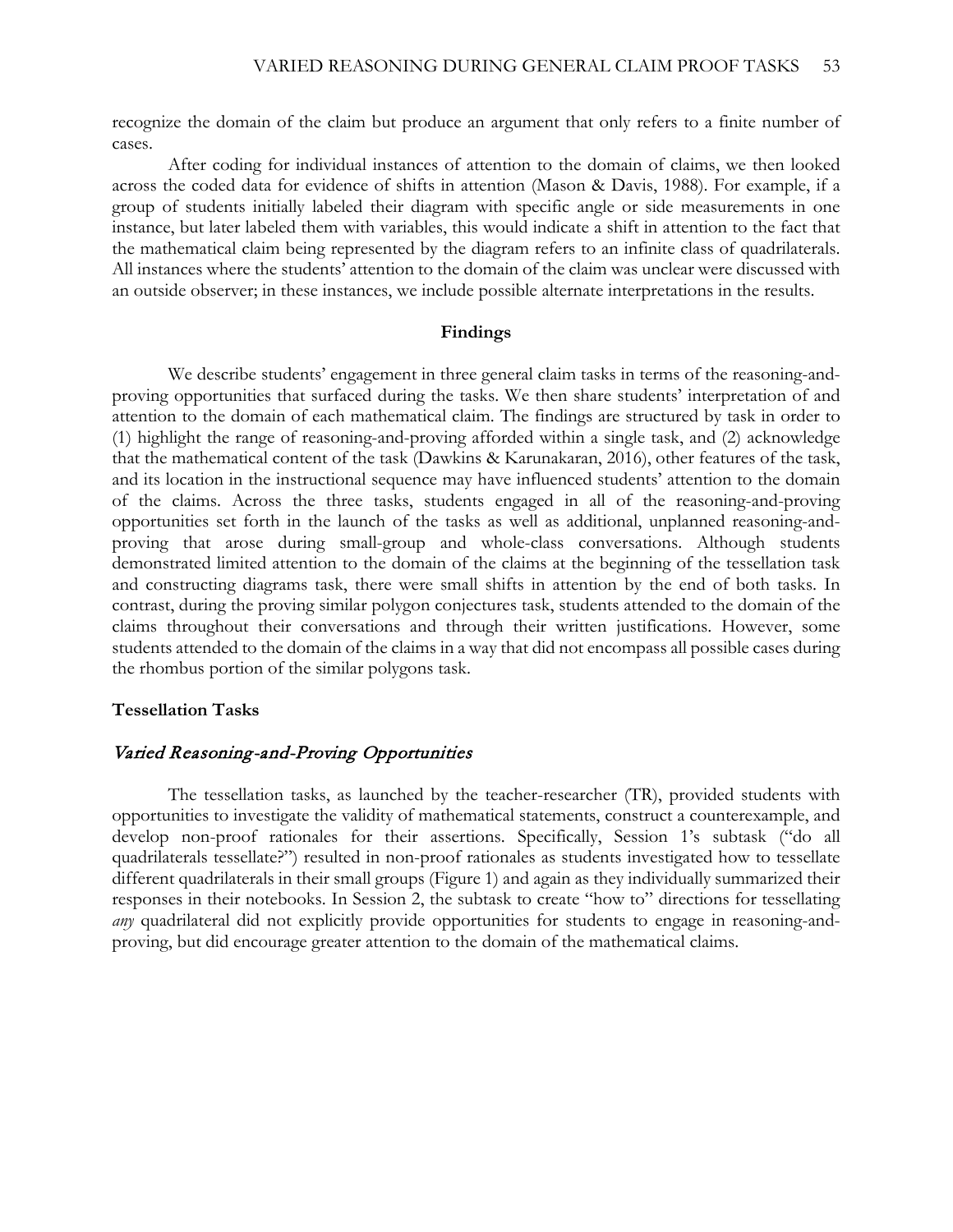### 54 CONNER & OTTEN

## **Figure 1**

*Two Students Tessellating Different Irregular Convex Quadrilaterals in Session 1.*



Session 3 involved two subtasks; the first, "do all regular polygons tessellate?", allowed students to investigate a conjecture and find a counterexample. The second subtask ("Do you still think that all quadrilaterals tessellate? If no, explain why. If yes, is there something special about quadrilaterals that make it so that they will always tessellate?") provided opportunities for non-proof rationales. In addition to engaging in all of the intended reasoning-and-proving activity, students also made conjectures, posed counterexamples in response to a peer's conjecture, and refined a peer's conjecture. The additional reasoning-and-proving activities occurred in Session 3 while students discussed as a whole class the possible characteristics of polygons that tessellate.

While investigating the validity of the claim ("do all quadrilaterals tessellate?"), students' nonproof rationales in their written reflections at the end of Session 1 referenced the different cases that had successfully tessellated and an assumption that the pattern would continue to hold true for other cases. For example, Sadie wrote, "I'm very confident that all quadrilaterals tessellate. Since we tested out many different shapes and they all worked, it helps prove my point. I would convince [a friend] by showing them how I found out that they all fit." Similarly, Amanda wrote, "all quadrilaterals tessellate because if you match up one side of the quadrilateral, the other sides will have to match up too." Across students' written work at the end of Session 1, nine students included non-proof rationales to justify why they thought all quadrilaterals tessellate.

The final subtask around why all quadrilaterals, but not all regular polygons, tessellate produced the most varied opportunities for reasoning-and-proving, including activities that were not requested in the original prompt. After writing down their justifications, students discussed in small groups and then as a whole class possible reasons why only some polygons tessellate. The dialogue below occurred during the whole-class conversation.

| I said that maybe after a shape gets like, like after they have four sides, like<br>five and on, then maybe the angles become too wide, because they have too<br>many sides |  |
|-----------------------------------------------------------------------------------------------------------------------------------------------------------------------------|--|
| Okay. What do y'all think about that?                                                                                                                                       |  |
| Well, hexagons work, but                                                                                                                                                    |  |
| So hexagons work Lexi, can you speak up a little bit?                                                                                                                       |  |
| Okay, well I said maybe. (Arin quietly interrupts her)                                                                                                                      |  |
| Go ahead [Lexi] and say what you were thinking.                                                                                                                             |  |
| Okay, well I said maybe like after four sides the sides have to be even with the<br>amount, cause five didn't work.                                                         |  |
|                                                                                                                                                                             |  |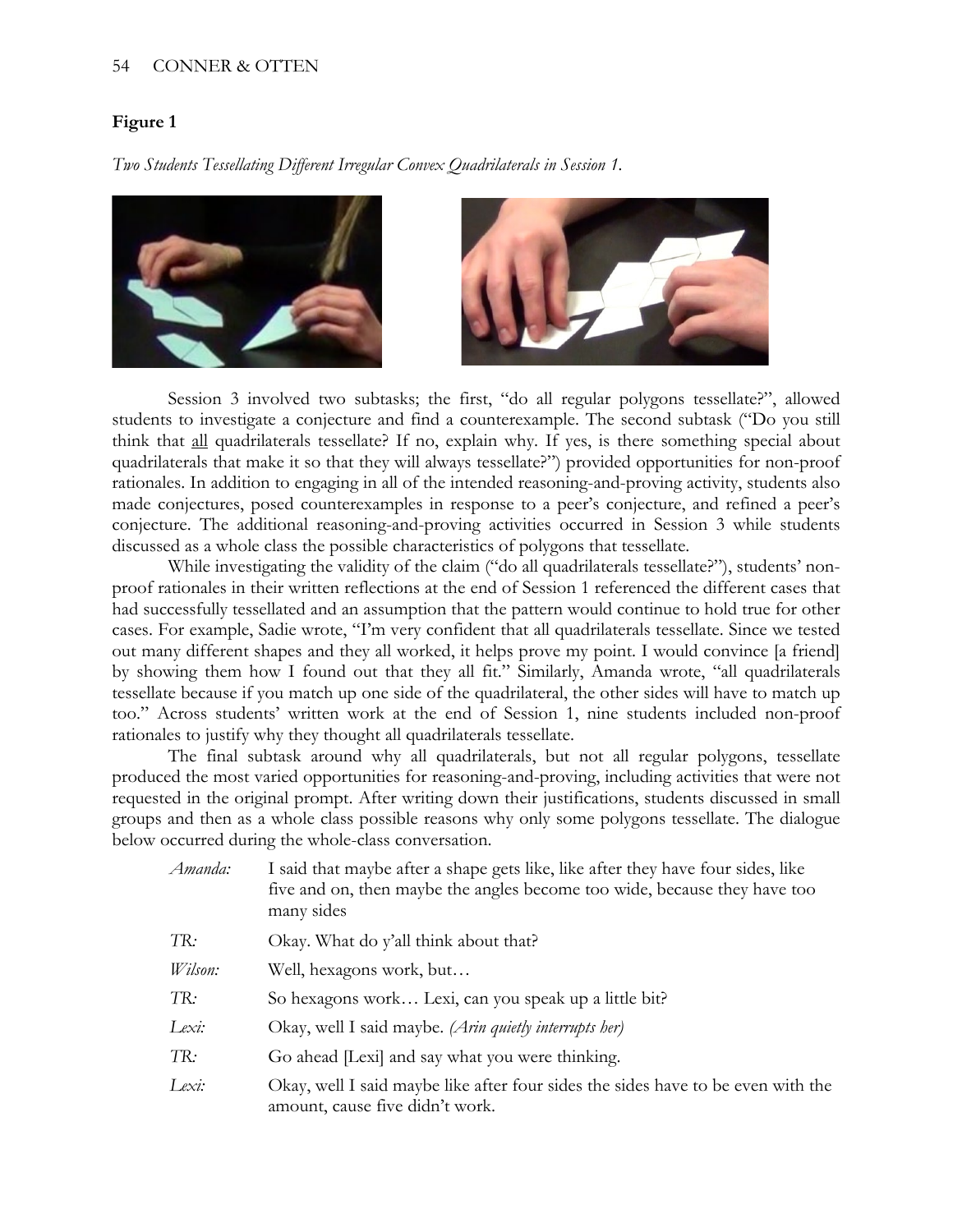- *TR:* Five didn't work, yeah; so that would be a reason for that...but what, hold on, will you talk a little bit louder?
- *Arin:* The octagon didn't work.

In this exchange, Amanda and Lexi posed conjectures that described features of polygons they thought would tessellate (or not) and Wilson and Arin responded to each claim with a counterexample the class had previously investigated. The fact that hexagons tessellate was a counterexample to Amanda's idea that polygons with more than four sides could not tessellate, and octagons failing to tessellate was a counterexample to Lexi's idea that even-sided polygons might tessellate. The discussion is notable given that students had not yet been formally introduced to the use of counterexamples in the proving process or the idea of revising a claim. Instead, the additional unplanned reasoning-and-proving activity surfaced as students discussed two general claims (do all quadrilaterals tessellate? And do all regular polygons tessellate?) that were similar in structure but differed in validity. Through the use of two such general claim tasks, students were not only able to investigate the validity of the claims and provide non-proof rationales, but were also able to pose conjectures and counterexamples by looking across the two tasks.

### Increased Attention to the Domain of the Claim

Throughout Session 1, students' justifications relied on a lack of counterexamples rather than the identification of specific features of all quadrilaterals that result in them tessellating. Thus, there was little explicit attention on the domain of the claim. Students' attention to the domain of the claim increased during Session 2 as they developed a series of "how to" directions for tessellating any quadrilateral. For example, Megan and Arin's written directions stated: "1st we put opposite angles together. 2nd we repeated the first step as well as flipped and mirroring the shapes from the original two shapes. Same side length, different angles". These directions represent a shift in attention from haphazardly moving copies of a quadrilateral around until they "fit" to purposefully placing the quadrilaterals together by focusing on the sides and angles. When describing how to tessellate any quadrilateral, Megan and Arin referred to generic sides and angles and did not mention more specific features that some, but not all, quadrilaterals contain (such as 90 angles or congruent sides). The reference to generic features of quadrilaterals may have been a result of the task prompt to create stepby-step directions for how to tessellate *any* quadrilateral rather than a change in how students were interpreting the different provided examples, but regardless, the shift in attention was noteworthy.

Small-group conversations in Session 3 revealed students' varying attention to the domain of the claim. For example, Clay suggested they put two quadrilaterals together so that they make a nicer shape such as a rectangle or square, and Heather responded by saying, "that's just for this shape, it's not for all of them. Like different quadrilaterals make different shapes, not just a square." Although Clay appeared to be focusing on features of certain quadrilaterals, Heather's response suggests that she was considering multiple quadrilaterals when thinking about how to place the two copies together to form a tessellation. In the whole-class discussion around features of polygons that determine whether they will tessellate in Session 3, both Amanda and Lexi's justifications referenced general features of polygons (the number of sides and angles) rather than specific characteristics. Students' increased use of statements that applied to multiple if not all quadrilaterals in Sessions 2 and 3 suggest at least some attention to the domain of the claims. Given the explicit emphasis on *all* or *any* when launching the subtasks, it is possible that students' use of these words in their conversations reflected the instructional focus rather than how they were mentally thinking about the claims (Mason, 2004). Nonetheless, students' written work and conversations revealed moments where at least some students appeared to be considering multiple, if not all possible cases.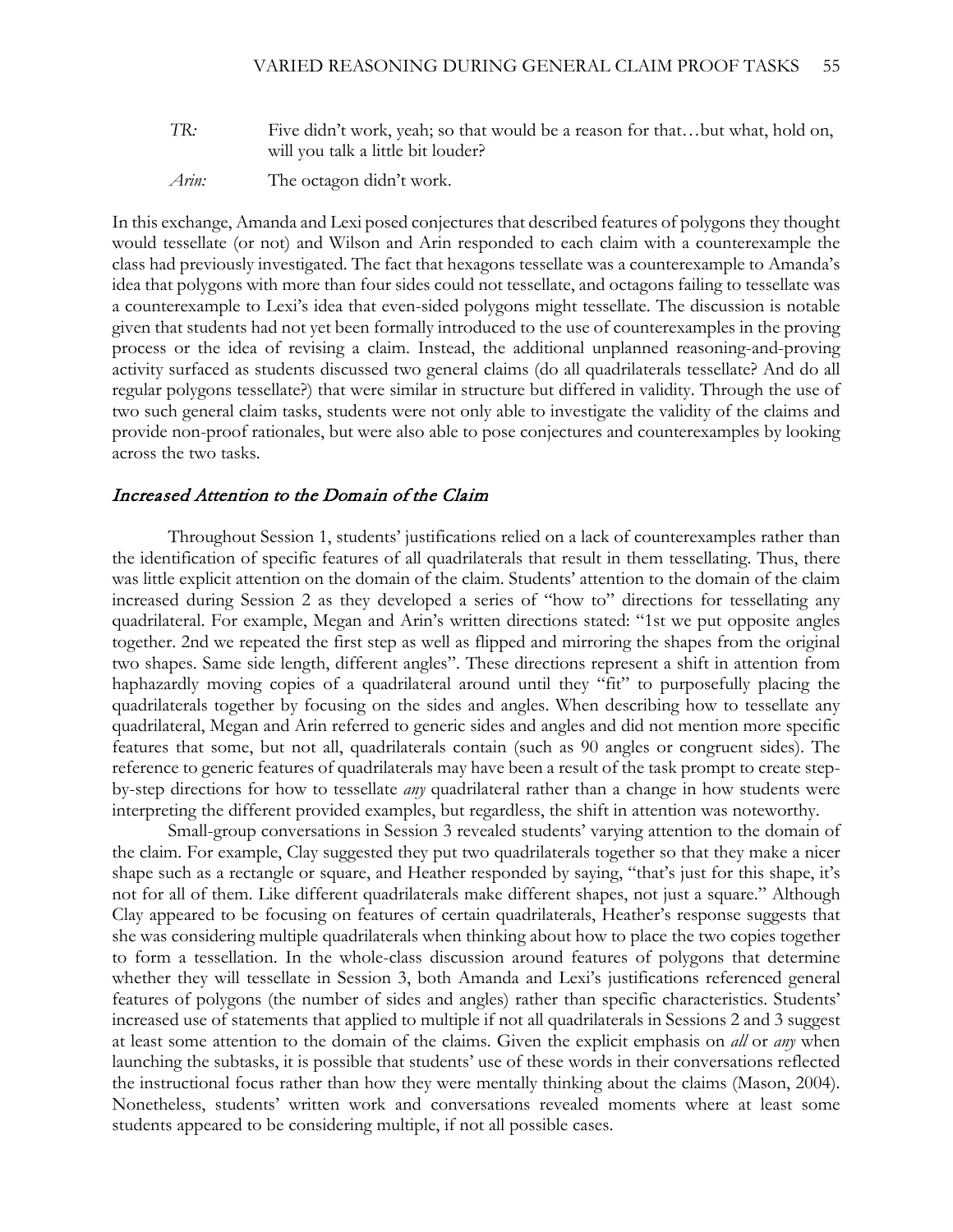# **Constructing Diagrams for Quadrilateral Theorems Task**

# Limited Reasoning-and-Proving Opportunities

The constructing diagrams task, as launched by the TR, provided students with the opportunity to construct a diagram for six quadrilateral theorems (see Table 1 for task directions and Figures 2–4 for examples of student-constructed diagrams). In addition to engaging in the intended reasoning-and-proving activities, students also informally drew conclusions and made sense of the mathematical claims. For example, the three small groups' diagrams for the theorem, "if one angle of a parallelogram is a right angle, then the parallelogram is a rectangle" are shown in Figure 2.

As students constructed the diagrams, some began informally drawing conclusions from the hypotheses by applying their prior knowledge of quadrilaterals. While constructing the left diagram in Figure 2, Wilson argued that all of the angles had to be 90 degrees based on the given information. "This one has to be 90 degrees since...they're all 90 degrees, yeah. Because these (adjacent angles) have to add to 180 and if one of them is 90 degrees, the other has to be 90 degrees." Even though the task did not ask students to construct proofs for the given theorems, it allowed the opportunity for students to begin informally reasoning about the theorem and verbally begin to draft a rough outline for a mathematical argument.

## **Figure 2**



*The Three Small Groups' Diagrams for the Theorem, "If One Angle of a Parallelogram is a Right Angle, then the Parallelogram is a Rectangle."*

*Note.* The legend in the middle diagram reads, blue (vertical sides) = "parallel/congruent"; orange (horizontal sides) = "parallel/congruent"; pink (angles) =  $90^{\circ}$  angles.

In addition to opportunities to construct diagrams and informally draw conclusions, the task also provided opportunities for students to make sense of each claim. This was especially true for the last three theorems in the task (Table 1), since the theorems referenced a different quadrilateral in the hypothesis and the conclusion. When constructing a diagram for the theorem, "if one angle of a parallelogram is a right angle, then the parallelogram is a rectangle", Arin, Sadie, and Brian initially constructed the figure by drawing a right angle and then a slanted line "because parallelograms have slant." As a result of only attending to the information in the hypotheses, their diagram resulted in a right trapezoid rather than a rectangle. Through a discussion with the TR, the students were able to connect their understanding of the definition of a parallelogram to recognize that they could construct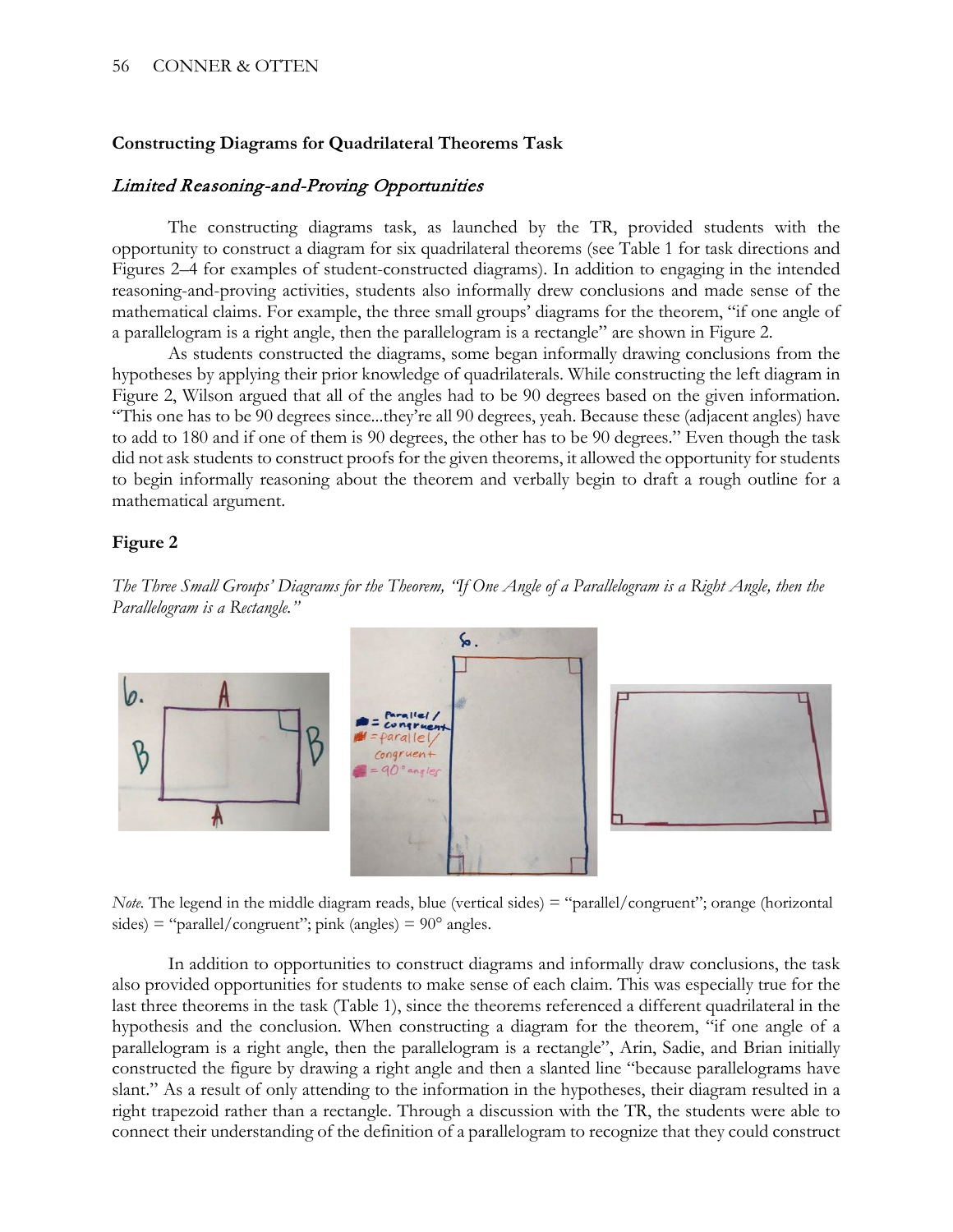a rectangle to satisfy both the theorem's hypotheses and conclusion. While the constructing diagrams task afforded more limited opportunities for reasoning-and-proving, the use of general claims for the task required students to make sense of the claims and afforded opportunities to informally draw conclusions from the hypotheses. Although often overlooked, reasoning about the claim itself can lay an important foundation to support students in the proof construction process (Cirillo & Herbst, 2011).

### Attention to the Domains of the Claims in Relation to Diagrams

Since students were asked to use their own notation methods, this aspect of the diagrams provided insights into how they were attending to the domain of the claims. Of the nine diagrams students constructed in Session 7, four of them suggested that students paid limited attention to the domain of the claims either in the type of quadrilateral they drew, or in their selected notation method. In contrast, only one of the nine diagrams constructed in Session 8 contained specific notation that did not encompass all objects within its domain. For instance, Lauren, Megan, and Wilson first labeled the angles of their parallelogram 100º and 80º when constructing a diagram for the statement, "If a quadrilateral is a parallelogram, then the measures of the angles on the same side of the shape add to 180 degrees." When asked if those were the *only* angle measurements for a parallelogram, Wilson replied, "I don't know, those probably don't even, they add to 180 I know that, but those probably aren't the exact measurements you know." Even though this group originally labeled their angles with specific measurements, Wilson's justification suggests that he had chosen the angle measurements arbitrarily and had not based them on the actual measurements in their diagram. As a result of the TR's question, Megan proposed changing the labels to "A, A, B, B" and Wilson suggested adding the equation "A + B = 180" (Figure 3). Note that their small-group conversation did not reveal any evidence that they intended their diagram to be a rhombus instead of a parallelogram (Wilson: "just draw a parallelogram…just one that looks nice."). At the end of Session 7, both Megan and Wilson stated during the whole-class conversation that they preferred the use of variables to notate the sides of the rectangle because variables were "more generic."

### **Figure 3**

*Lauren, Megan, and Wilson's Revised Diagram for the Theorem, "If a Quadrilateral is a Parallelogram, then the Measures of the Angles on the Same Side of the Shape Add to 180 Degrees."*



Arin, Brian, and Sadie's diagram for the same statement consisted of a general parallelogram; however, their decision to label the angles as "acute" and "obtuse", omitting right angles, made the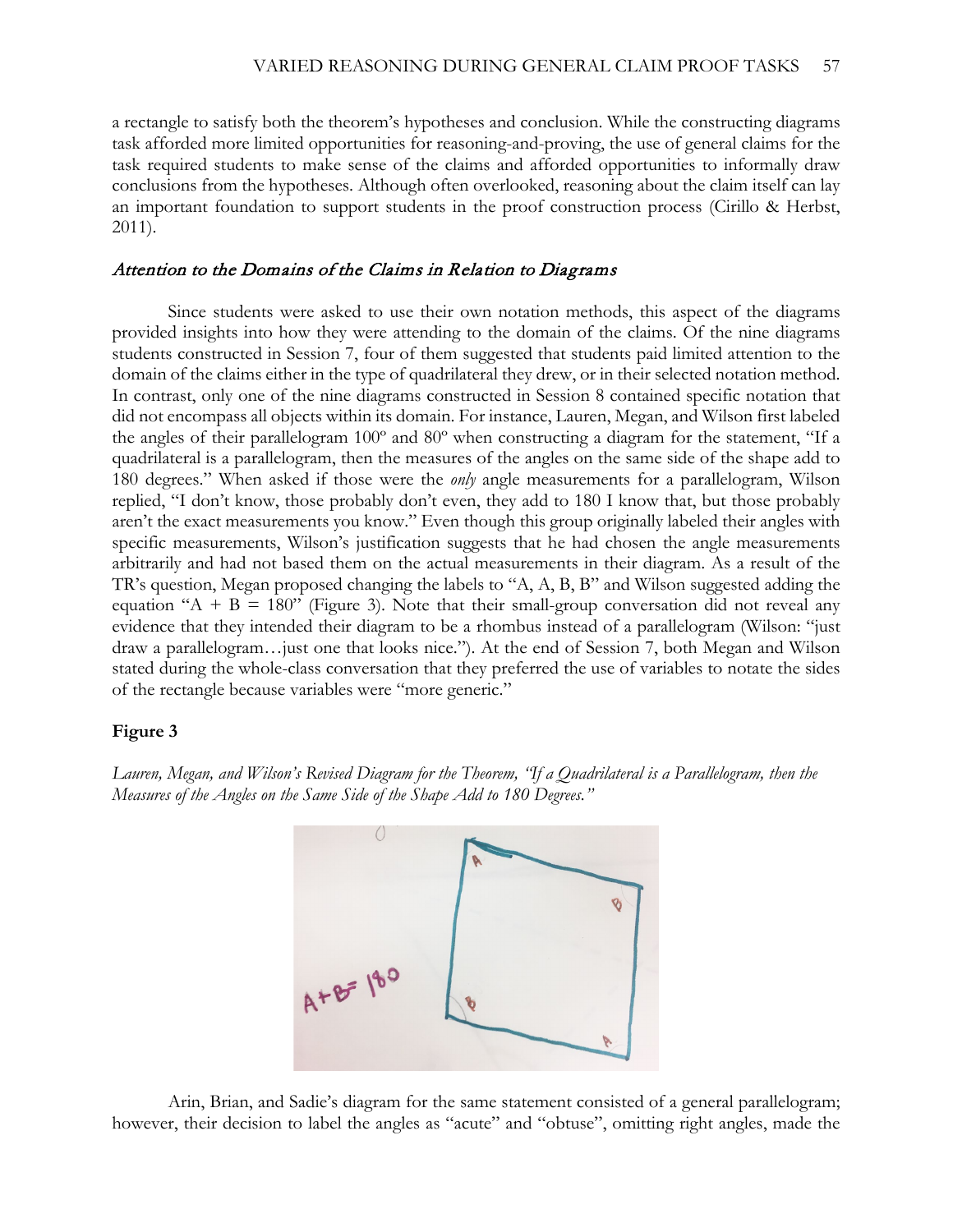notation less general than the prior group's use of variables (Figure 4). After being asked if the specific angles of parallelograms would always be acute and obtuse as they had labeled them, Arin replied "no, it could change. Like if the lines were drawn [in the opposite direction], then this [acute] angle would be obtuse." In response to this exchange, Sadie drew a second, smaller diagram containing different angle labels (Figure 4). Although the constructed parallelogram is generic, their choice to label the angles as obtuse or acute could result in a corresponding mathematical argument that makes assumptions about the angles that are not true for all cases (e.g., the upper left angle is acute). Sadie's decision highlights one of the challenges of constructing diagrams for general statements: namely, that it is impossible to construct a diagram that has the features of *all* possible shapes.

At the beginning of the constructing diagrams task, there was limited evidence that students were attending to the domain of the claims. However, their attention to the domain of the claim increased after the TR questioned groups whether their diagram applied to all possible shapes. At the end of Session 8, students appeared to have a greater awareness of the different ways that diagrams could be drawn to represent general claims. In a written reflection, Amanda explained that "it is okay that the diagrams didn't look the same because not all shapes may look the same, but they still fit the requirements to be that shape." Amanda and others recognized that diagrams can vary in their appearance so long as they contain all of the features specific to the shape mentioned in the general claim. Students' use of their own notation methods when labeling diagrams for general claims allowed for greater insight into their attention to the generality of the claims and highlighted the challenge students can face in constructing a single diagram to represent a class of objects.

# **Figure 4**

*Arin, Sadie, and Brian's Diagram for the Theorem, "If a Quadrilateral is a Parallelogram, then the Measures of the Angles on the Same Side of the Shape Add to 180 Degrees."*



## **Proving Similar Polygon Conjectures Task**

# Varied Opportunities for Reasoning-and-Proving

The proving similar polygon conjectures task, as set up by the TR in Session 11, provided opportunities for students to pose conjectures about certain polygons that might be similar (e.g., "all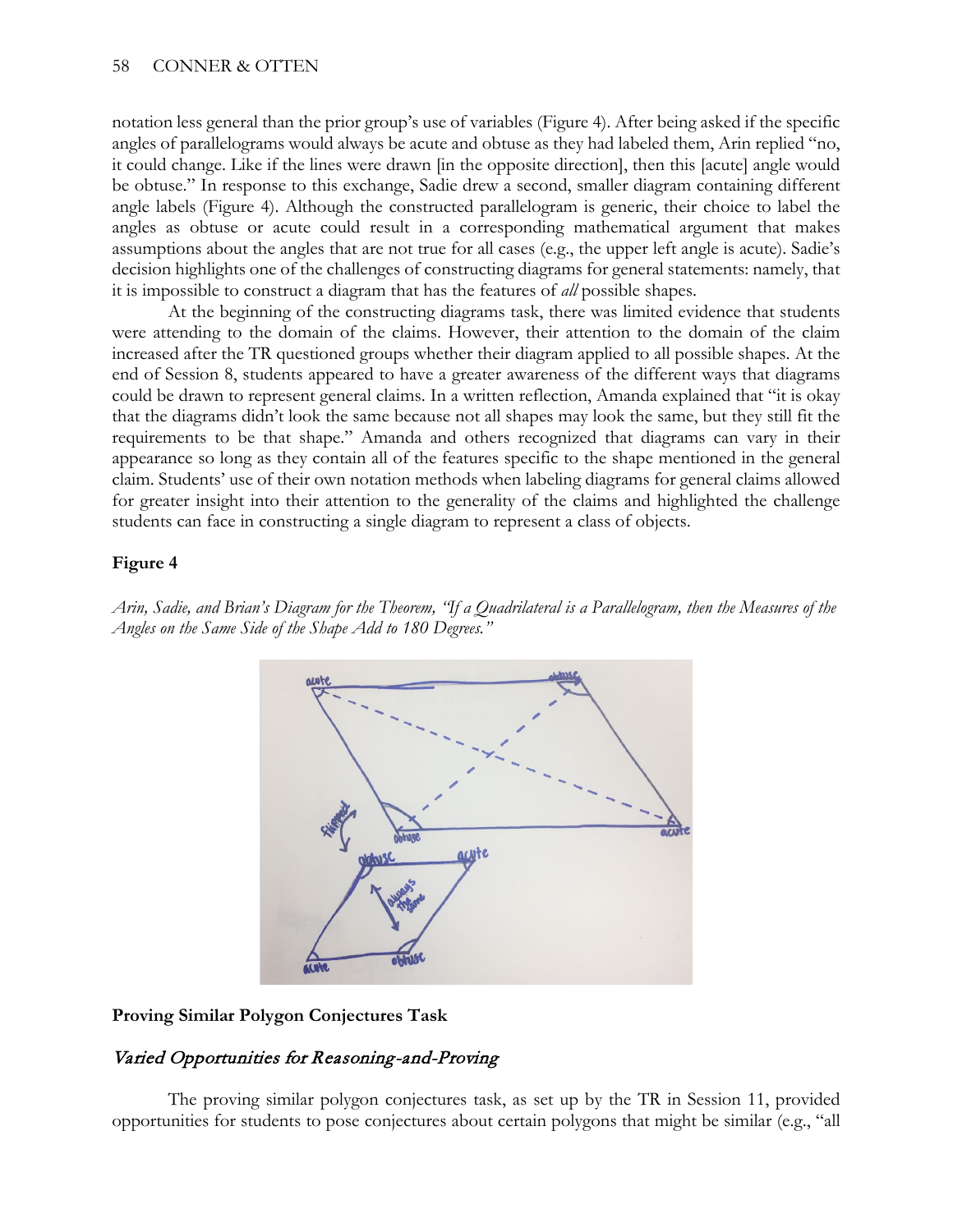squares are similar"), investigate the validity of their conjectures, either construct a proof or find a counterexample, construct a diagram to accompany their argument, evaluate their peers' arguments, and revise their argument based on peer feedback. In addition to engaging in all of the reasoning-andproving activities set forth in the task, some students also constructed non-proof rationales and posed a revised conjecture while evaluating their peers' arguments.

To illustrate the different reasoning-and-proving opportunities embedded within this task, we describe the original argument constructed by Group 1 (Arin, Brian, and Sadie), the feedback given to Group 1 by Group 2 (Megan, Wilson, and Lauren) and Group 3 (Clay, Amanda, Heather, and Lexi), and then the revisions Group 1 made to their argument in response to the provided feedback (see Appendix B for final work). Group 1 worked on the claim that all squares are similar. Group 1's original argument included a diagram consisting of two different-sized squares with no notation on the sides and the angles labeled with the variables A, B, C, and D. Their written argument stated: "If all of the angles on a square are 90 degree angles, then they are the same. If all sides have the same measurements, then they will be proportional." Note that each sentence in their argument addressed one component of the definition for similar polygons. However, they did not justify how they knew the sides would be proportional or explicitly mention the definition of similar polygons or squares.

When evaluating the argument written by Group 1, Megan, Wilson, and Lauren focused on the way the group had chosen to label their diagram.

- *Megan*: I think that they should put…like, if they're going to do like letters then there should be ones on the sides too because that's, like, what makes it a square.
- *Wilson*: I think they should all be (unintelligible), I don't think they should be A, B, C, D, I think it should be A, A, A, A cause they're all the same angle.

Notice that both Megan and Wilson provided a non-proof rationale (e.g., "they're all the same angle") to justify their proposed revisions. After a discussion with the TR, they concluded that the angles could be labeled with 90° instead of a variable. This groups' final feedback included a revised diagram with the angles all labeled 90° along with the statement, "If the angles are the same, the side measurements will be proportional." Their feedback assumed a relationship between congruent angles and proportional sides, however it had not yet been discussed how to demonstrate that the sides of squares were proportional for all cases.

Clay, Amanda, Heather, and Lexi (Group 3) provided feedback by underlining Group 1's use of the words "same" and "proportional" at the end of each sentence and then writing, "We're not trying to prove that they are proportional, but that they are similar." This critique suggests that they may not have recognized that each sentence in the original argument referred to one of the components of the definition for similar polygons. Nonetheless, it highlighted the need for Group 1 to use more precise language in their original argument or to more clearly lay out the broad goals of their argument. During the revision process, Group 1 tweaked the first sentence to clarify that the *angles* are the same in response to Group 3's feedback. They also revised their angle notation in the diagram and added labels to the sides of the two squares in response to Group 2's feedback.

In the proving similar polygons task, students had the opportunity to engage in a variety of reasoning-and-proving activities as they developed and honed their understanding of proof. Although none of the groups produced arguments that contained all of the elements and formatting of a traditional proof (which, after all, was not expected), their work on the task was notable given that this was their first formal experience constructing a proof. Students were actively involved in the decisionmaking during this task, evaluated each other's feedback, and decided whether they wanted to incorporate it into their revised argument. The directions within this task not only allowed students to experience varied reasoning-and-proving in a connected, authentic way, but also allowed students to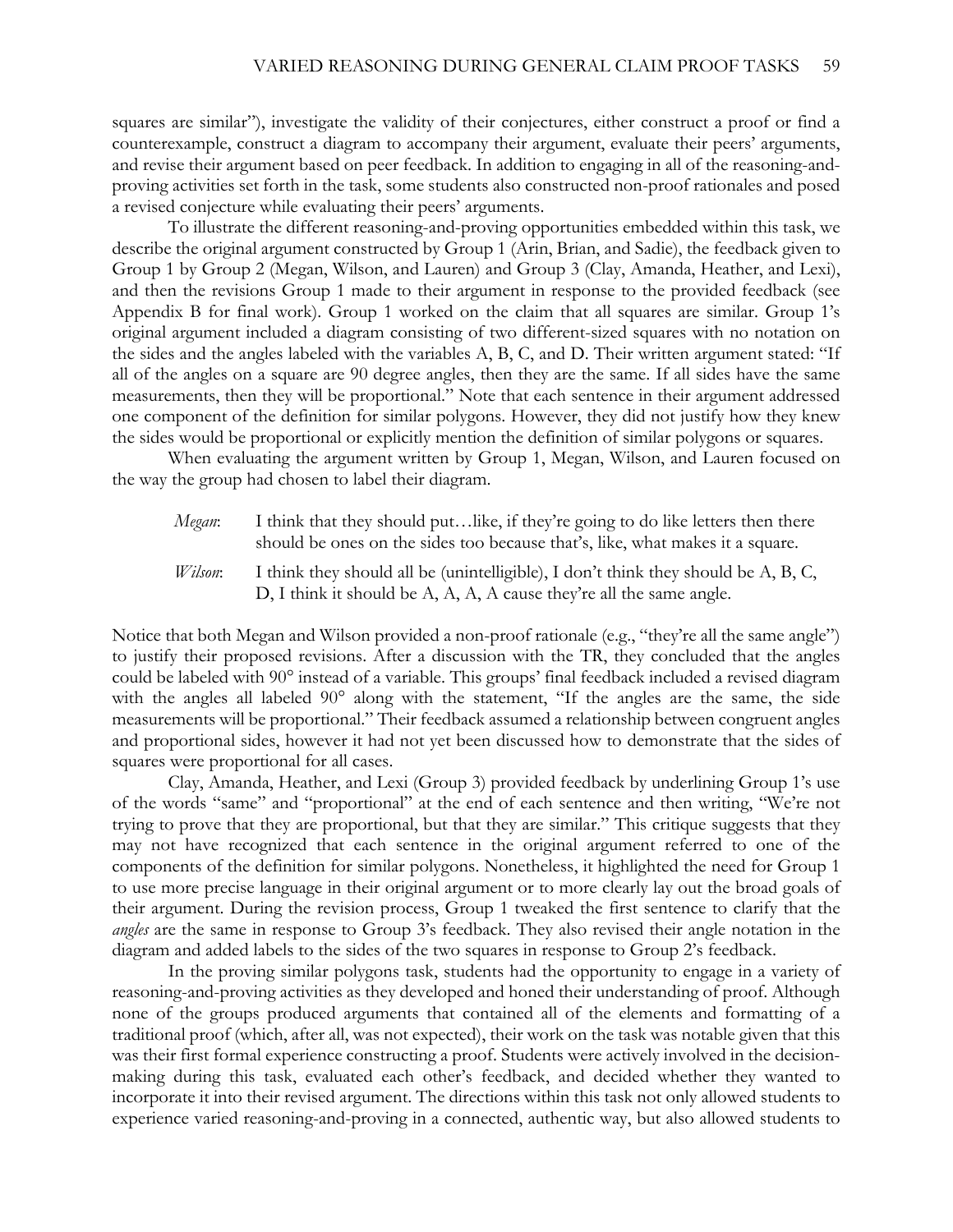enact their role as a member of the proving community through revising their argument based on peer feedback.

# Attending to the Domain of the Claim in Varied and Complex Ways

When proving that all squares are similar to one another, all three groups wrote arguments containing justifications that reflected an attention to the domain of the claim. Additionally, two of the three groups constructed a single diagram to accompany their argument that used variables to label the sides and, in one group, the angles as well. After completing their initial written argument, the remaining group (Heather, Amanda, Lexi, and Clay) chose to "draw another square", which they labeled with specific side lengths, "to show that they all work". It is not clear from this group's discussion whether they saw the specific diagrams as part of their core mathematical argument or as further evidence to convince someone the claim was true. Finally, all three groups also demonstrated understanding that a single counterexample proved a general claim was false for the right triangle conjecture.

Students' arguments for the (false) claim that all rhombuses are similar revealed more variation in attention to the domain of the claims, in part because they were completed individually during the final interview instead of within their small groups. Six of the ten students demonstrated understanding of the domain of the claim, "all rhombuses are similar", through their use of a single counterexample or class of counterexamples to prove the claim was false. Specifically, they argued the claim was false by giving a specific counterexample (Amanda, Lauren, and Sadie), mentioning that the angles of a rhombus "have no set rule" (Megan), or providing a class of counterexamples with squares and non-square rhombuses (Lexi and Wilson). For example, Wilson's written argument is shown below:

By definition a rhombus is a polygon that has 4 equal sides that the angles add up to 360°. By definition a square has 4 90 degree angles with sides that are equal. A rhombus doesn't have to have 90<sup>°</sup> angles and a square does. Because of this 2 rhombuses don't necessarily have to be similar.

Wilson's argument demonstrates understanding that in order for the claim to be true, it must be true for all possible cases even though he did not disprove the claim with just a single counterexample. Whether by providing a single counterexample, or a class of counterexamples, to prove the claim was false, the six students demonstrated attention to the fact that the claim must be true for *all* rhombuses in order to be considered true.

The arguments produced by the remaining four students (Arin, Brian, Clay, and Heather), who initially thought the claim "all rhombuses are similar" was true, also demonstrated some attention to the domain of the claim. However, the way they conceived of the claim resulted in them considering only a subset of rhombuses. Arin, Brian, and Clay's arguments assumed that the angle measurements would stay the same as the sides proportionally changed, while Heather only mentioned proportional side lengths (not equal angle measures) when stating the definition of similar polygons. In order to illustrate how Arin, Brian, and Clay were thinking about the claim, we focus on Arin's argument, shown in Figure 5.

Arin appropriately defined a rhombus and stated the definition of similar polygons, but incorrectly claimed, "When all of the side lengths will be the same, so will the angle measurements." She verbally justified this claim saying, "if the shape's proportional, then it'll just… it'll like make the, um, the shapes more bigger, but the angle measurements will stay the same because the shape isn't changing its shape, it's just changing its size." This additional information suggests that she viewed one of the rhombuses as a dilation of the other. Instead of thinking about the conjecture as selecting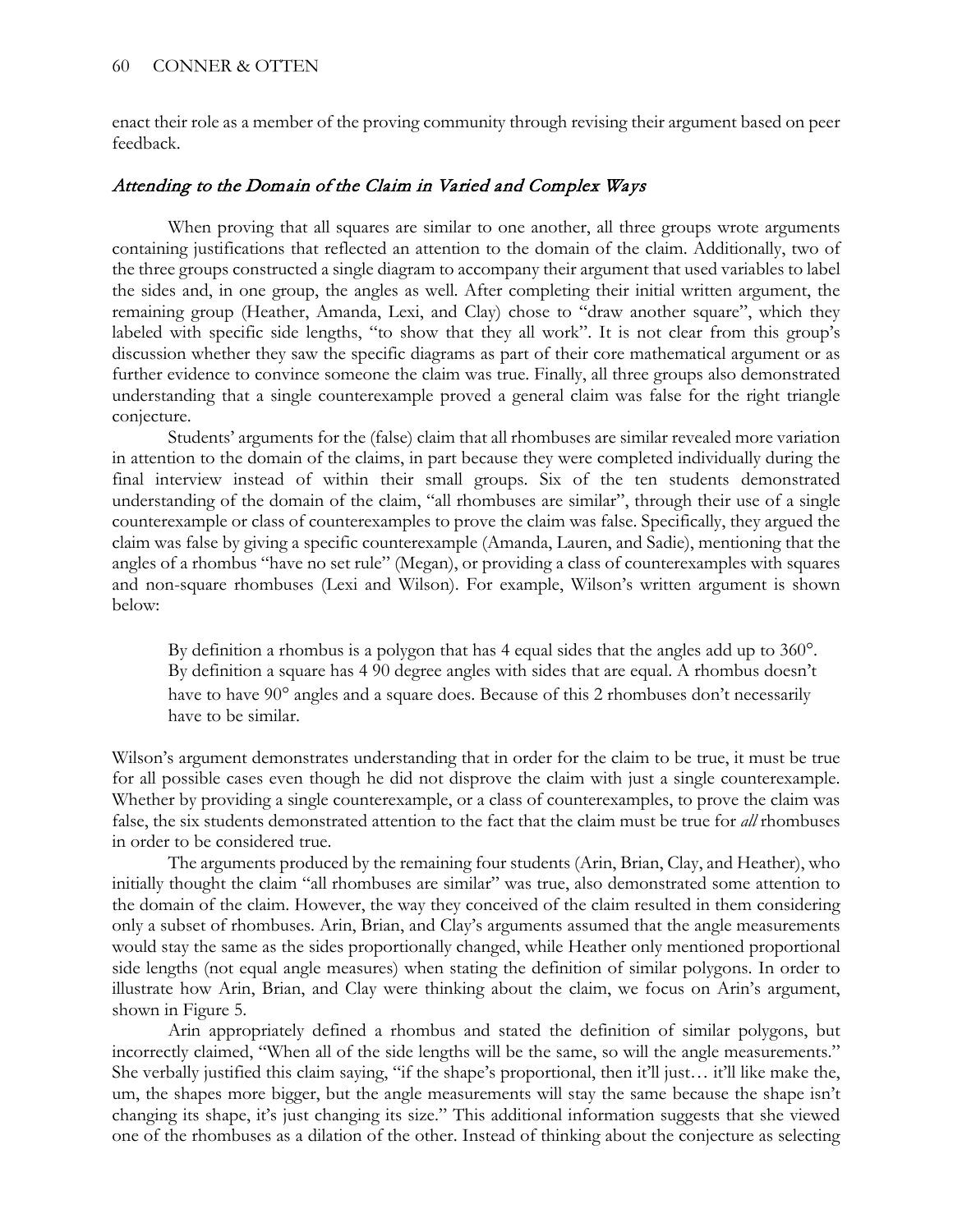two arbitrary rhombuses and then determining if they were similar, she appeared to be thinking about the task as selecting one arbitrary rhombus and then dilating it to create the second rhombus. When asked whether rhombuses have particular angle measurements, Arin stated that the opposite angles "have to be the same, but other than that, they don't have to be specific." This reply further confirms our interpretation that her belief in the claim's validity was based on her understanding of similarity and the domain of the conjecture. Of the four students who initially thought the claim was true, Arin, Brian, and Clay appeared to have at least a surface-level understanding of the definition of similar polygons (i.e., could state the definition), which suggests that their initial belief that the claim was true was not due to a lack of content knowledge. Instead, their initial assertion that rhombuses are all similar appeared to be rooted in how they were interpreting the domain of the mathematical claim, that is, how they brought to mind "all" rhombuses. Overall, students' work on the similar rhombuses proof tasks highlighted the abstract level of thinking needed to fully grasp what it means to prove that a general claim is always true and raises the question of how to support students in developing such understanding. We next discuss some of these points.

## **Figure 5**

*Arin's Written Argument for the Similar Rhombuses Proof Task*

Conjecture: All rhombuses are similar (Alternate phrasing: If two polygons are rhombuses, then they are similar to each other)

Start with two rhombuses. The definition of a thombus is a shape with 4 equal sides and two sets of opposite angles All thembuses are similar because when a is multiplied with ab b, all the ade looths will be the same. When do all the side tengths will be the same, so will ab the angle measurments. the definition of a similar Shape is a shape with the same angle measurements and porpartional sides.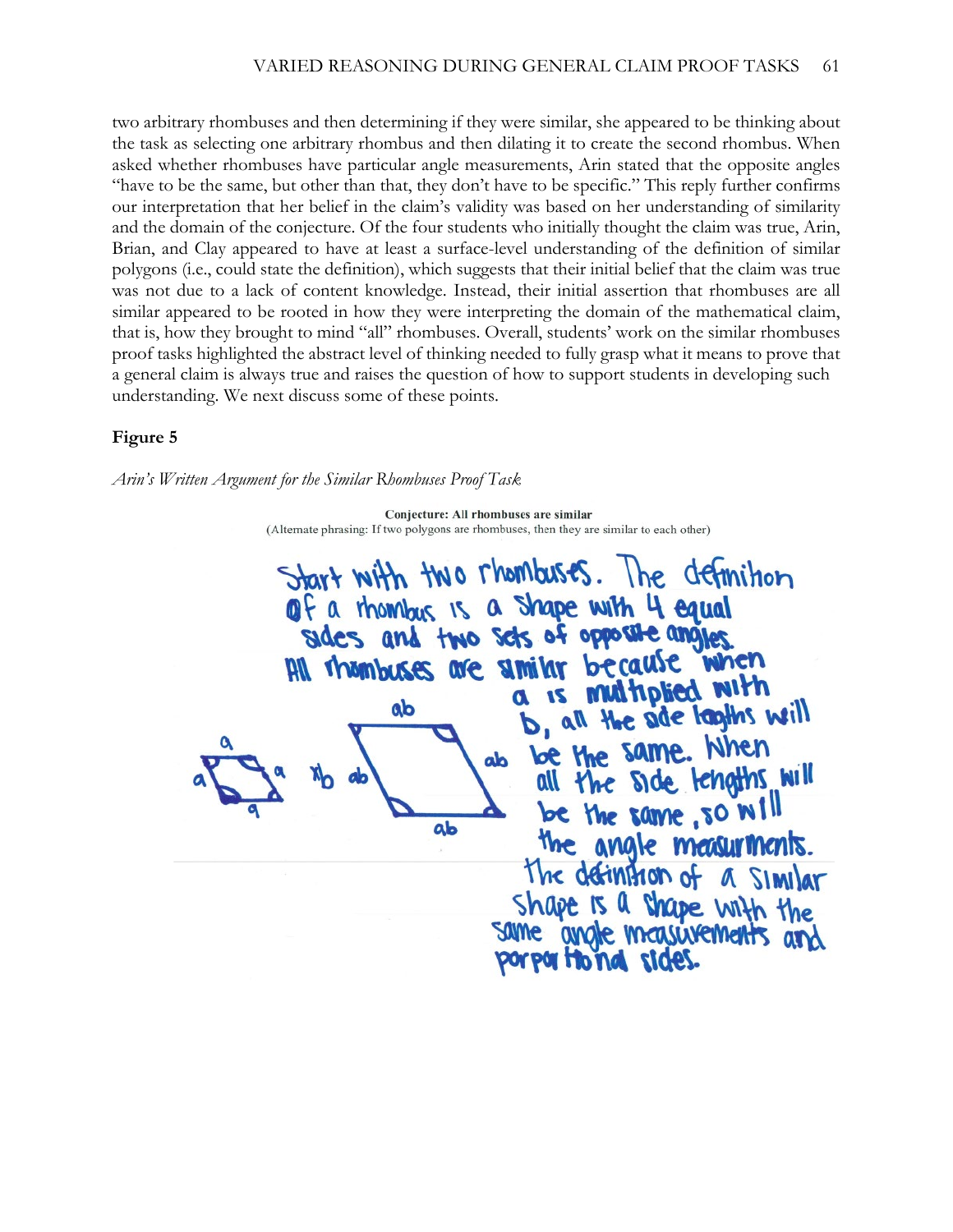#### **Discussion**

By examining the enactment of general claim proof tasks with respect to students' opportunities to (1) engage in reasoning-and-proving activity and (2) consider the domain of the claims, this study extends Otten, Gilbertson et al.'s (2014) focus on the nature of mathematical statements found in reasoning-and-proving tasks in Geometry textbooks. With respect to the opportunities for reasoning-and-proving (RQ1), we found that the general proof tasks provided opportunities for students to actively engage in all of the intended reasoning-and-proving activities. Additionally, students also went beyond the intended activities by making conjectures/claims, posing counterexamples in response to a peer's claim, and refining a peer's conjecture during the tessellation tasks; drawing conclusions and making sense of the claims during the constructing diagrams task; and providing non-proof rationales and revising a conjecture during the proving similar polygons task. The tessellation task and proving similar polygons task in particular provided opportunities for students to engage in reasoning-and-proving in an integrated manner, mirroring the intent behind the hyphenated term (G. J. Stylianides, 2008). Across the three tasks, these students who were new to proof engaged in all of the reasoning-and-proving activity identified in Otten, Gilbertson et al.'s (2014) framework, including multiple opportunities to construct a proof. Consequently, these general proof tasks provided students with opportunities to develop their understanding of proof by engaging in the reasoning-and-proving process, something that Otten, Males, and Gilbertson (2014) noted was lacking within the introduction to proof chapters of many U.S. Geometry textbooks.

Although not a focus of the present study, opportunities for additional, unplanned reasoningand-proving activity surfaced in part due to several factors, including the use of a launch-exploresummarize lesson structure (e.g., Lampert, 2001; Stylianou, 2010), which engendered opportunities for students to make sense of the tasks in small groups before being given more formal instruction. There was also a sense of at least partially shared authority, with the expectation that students consider and respond to their peers' ideas (e.g., the whole-class conversation in the tessellation task), rather than looking to the TR for validation. In the case of the tessellation tasks, the additional reasoningand-proving occurred as students worked to make sense of two general claims ("do all quadrilaterals tessellate?" and "do all regular polygons tessellate?") that had parallel structure (i.e., both investigated whether a particular class of shapes would tessellate) but differed in validity. When considered together, the two claims motivated a need for a non-empirical justification that explained *why* only some polygons tessellate. The factors we have proposed that may have positively influenced students' opportunities for reasoning-and-proving align with the idea that opportunities to learn extend beyond the specific tasks given to students. Other factors have also been found to be important, such as "the emphasis teachers place on different learning goals and different topics, […], the kinds of questions they ask and the responses they accept, [and] the nature of the discussions they lead" (Hiebert & Grouws, 2007, p. 379). Given that prior classroom studies have documented instances where teachers began by modeling the proof construction process and retained most of the mathematical authority (e.g., Harel & Rabin, 2010; Martin & McCrone, 2003; Otten et al., 2017), future studies could analyze specific instructional features that facilitate opportunities for students to engage in reasoning-andproving that extends beyond the opportunities within the original task.

Analysis of students' attention to the domain of the claims during the three tasks (RQ2) highlighted the complexity of addressing generality and the different ways it impacts the reasoningand-proving process. Specifically, attempting to consider all possible cases when investigating the validity of the claim (tessellation tasks) required a different shift in attention than depicting the generality of a claim when constructing and notating a diagram (constructing diagrams task) or proving a claim to be true for all possible cases (proving similar polygons task). In all three cases, it seemed to be important that the claims themselves were general, as opposed to an introduction-to-proof unit that presents simple, particular proofs (e.g., "write down the justifications for how we know that this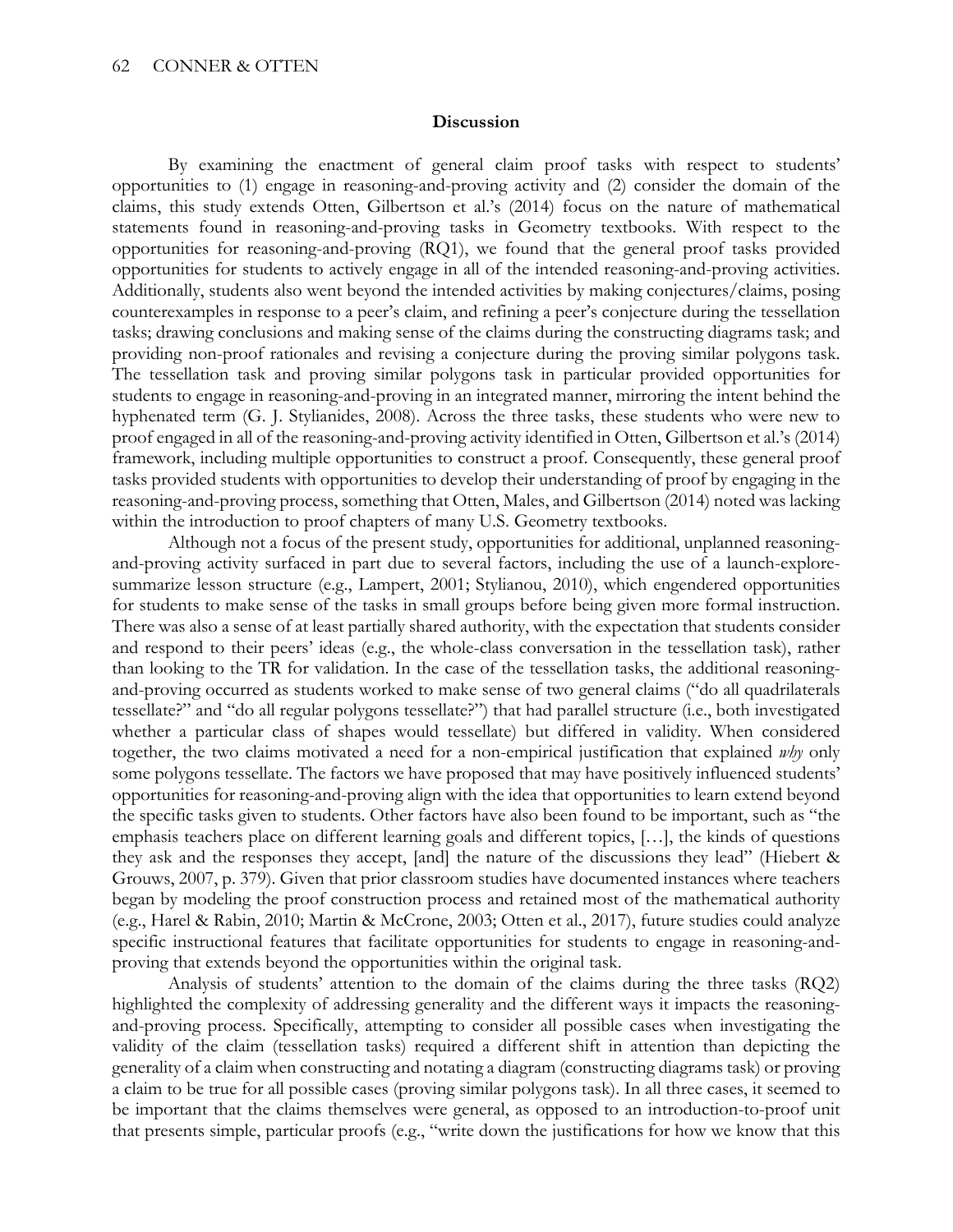segment of the given diagram is congruent to this other segment"). Although the general proof tasks afforded certain opportunities, as discussed above, they worked in concert with other factors such as the TR questions and the interactive dynamics. Moreover, the transfer of any attention to generality is not guaranteed, evidenced by the varied attention to generality during the similar rhombus task (final interview) despite everyone attending to generality during the similar squares task (Session 11).

We also wish to comment on the attention to the domain of claims over time. Towards the end of the study, students' work began reflecting an increased attention to the domain of the claims. We viewed this as a positive development as this was students' first formal introduction to proving. Yet the attention to the domain near the end of the study was nuanced. Whereas all student work demonstrated at least some attention to the domain of the claims in the proving similar polygons task, some students interpreted the claims in a way that only encompassed a subset of cases (e.g., Arin's argument in Figure 5). In the case of Arin, subsequent conversation suggested that her initial (incorrect) belief that all rhombuses were similar was not a result of a lack of content knowledge, but rather how she was thinking about the claim itself. Although Arin's work does not discount the role that content knowledge and proof skills play in understanding why some students construct empirical arguments for general claims, it does reinforce the particular difficulties students face in interpreting diagrams as figural concepts (Fischbein, 1993) and the need to better understand how students interpret the domain of mathematical claims (Mason, 2019).

Given this study's small sample size involving accelerated students and the explicit emphasis placed on the domain of the claim by the TR, more research is needed to ascertain the extent to which a wider range of students recognize the domain of the claim while engaging in reasoning-and-proving tasks. It is possible that students' prior successes in mathematics and their involvement in the accelerated mathematics program may be a form of selection bias contributing to the findings of additional, unplanned forms of reasoning-and-proving. That said, the accelerated program had only focused on algebraic topics at the time of the study, so the students' content knowledge was likely not significantly different from other students at the school as they began studying secondary geometry. Future research should involve students who were taught using a more traditional curriculum where particular claims are frequently used (Otten, Gilbertson et al., 2014) and the domain of the claim is often obscured through the use of separate "given" and "to prove" statements (Chazan, 1993).

How should we view students' work on the three tasks, given that they were completed as they were first being introduced to proof? Viewing students' work in the teaching experiment solely through the lens of the enacted opportunities to learn (RQ 1) paints a rosy but incomplete picture of their developed understanding of proof and ability to construct deductive arguments. On the one hand, there was evidence of careful attention to the generality of claims in nearly all of students' constructed arguments during the proving similar polygon conjectures task and on proof tasks given in the final interview (Conner, K.A., 2018). On the other hand, findings on students' attention to the domain of the claims (RQ 2) portrayed a more nuanced picture, in which students demonstrated attention to the domain of the claims in some instances, but not in others. In both the constructing diagrams task and proving similar polygons conjectures task, at least one group used specific numbers when labeling aspects of their diagram that can vary, even in instances when they explicitly referenced the domain of the claim in their language. One way to interpret students' inconsistent shifts in attention is to conclude that they developed understanding of generality at a surface level (i.e., they recognized the types of justifications that were appropriate and the need to prove the claim for all possible cases), but had not fully become aware of other aspects of proof that are impacted by it. Nevertheless, for an introductory unit, the fact that general proof tasks helped set the stage for a focus on the domain of claims and students began to discuss those domains, even if imperfectly, it may be a sufficient foundation on which to build. As the field continues to explore ways to improve the teaching and learning of proof, more research is needed on ways to support shifts in attention with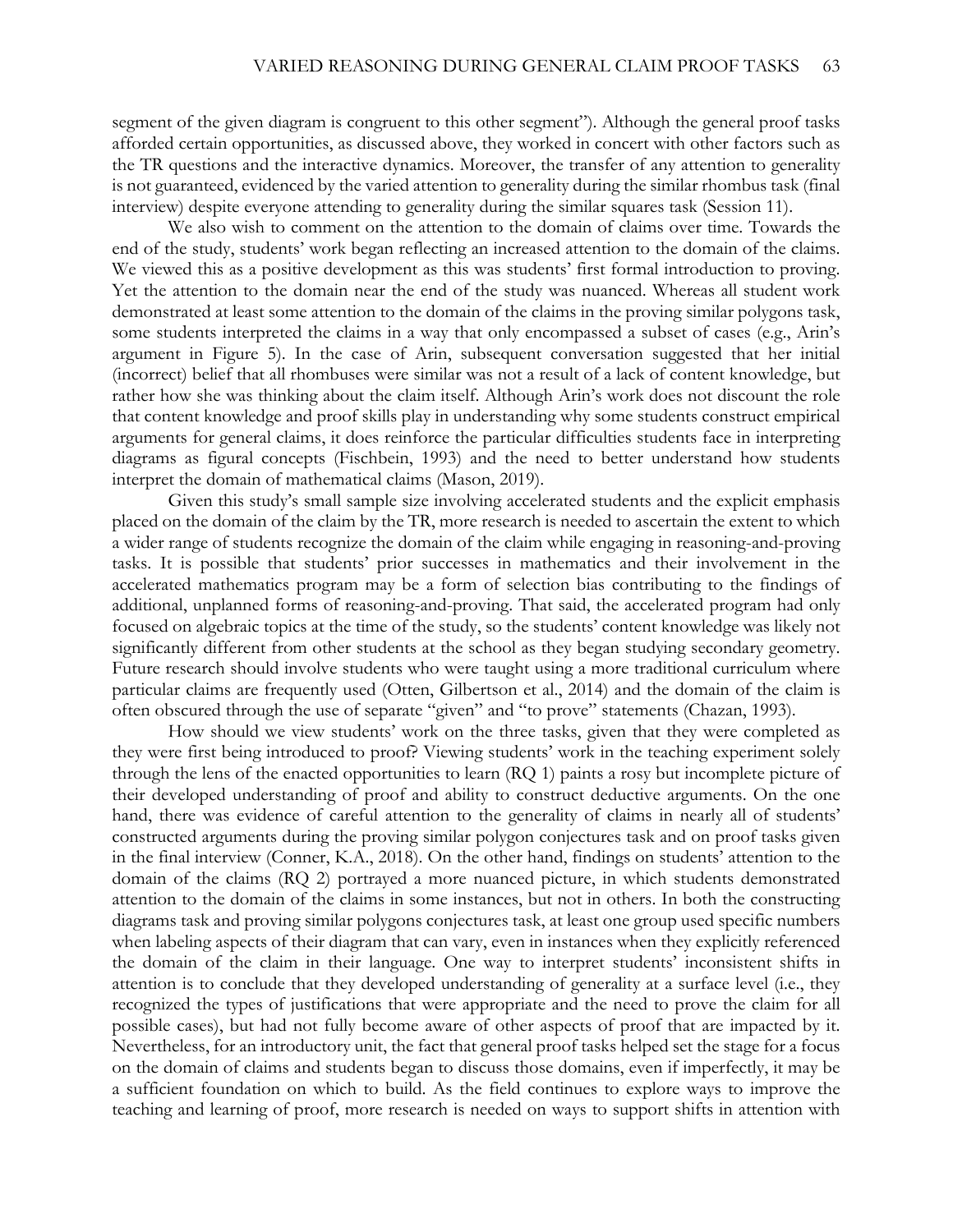regard to the level of generality indicated within a mathematical claim, and its impact in the reasoningand-proving process.

*The authors received financial support from the National Academy of Education and the National Academy of Education/Spencer Dissertation Fellowship Program for the research, authorship, and/or publication of this manuscript.*

**Kimberly Conner** [\(kimberly.conner@uni.edu\)](mailto:kimberly.conner@uni.edu) is an assistant professor in the Department of Mathematics at the University of Northern Iowa. Her research focuses on the teaching and learning of proof within high school geometry courses, teachers' questioning practices, and teacher facilitation of Number Talks.

**Samuel Otten** [\(ottensa@missouri.edu\)](mailto:ottensa@missouri.edu) is an associate professor of mathematics education at the University of Missouri in Columbia, MO, USA. He earned prior degrees from Michigan State University and Grand Valley State University. His research focuses on students' participation in mathematical practices and professional development for algebra teachers. He hosts the Math Ed Podcast.

# **References**

- Aricha-Metzer, I., & Zaslavsky, O. (2019). The nature of students' productive and non-productive example-use for proving. *Journal of Mathematical Behavior*, *53*, 304–322.
- Bieda, K. N., & Lepak, J. (2009). Are you convinced? Middle-grade students' evaluations of mathematical arguments. *School Science and Mathematics*, *114*(4), 166–177.
- Boero, P., Garuti, R., & Lemut, E. (2007). Approaching theorems in grade VIII: Some mental processes underlying producing and proving conjectures, and conditions suitable to enhance them. In P. Boero (Ed.), *Theorems in school. From history, epistemology and cognition to classroom practice. The Rotterdam: Sense Publishers* (pp. 247–262). Sense Publishers.
- Boero, P., Garuti, R., & Mariotti, M. (1996). Some dynamic mental processes underlying producing and proving conjectures. In L. Puig & A. Gutierrez (Eds.), *Proceedings of the 20th Conference of the International Group for the Psychology of Mathematics Education* (pp. 121–128). PME.
- Buchbinder, O., & Zaslavsky, O. (2019). Strengths and inconsistencies in students' understanding of the roles of examples in proving. *Journal of Mathematical Behavior*, *53*, 129–147. https://doi.org/10.1016/j.jmathb.2018.06.010
- Chazan, D. (1993). High school geometry students' justification for their views of empirical evidence and mathematical proof. *Educational Studies in Mathematics*, *24*(4), 359–387.
- Cirillo, M. (2011). "I'm like the sherpa guide": On learning to teach proof in school mathematics. In B. Ubuz (Ed.), *Proceedings of the 35th Conference of the International Group for the Psychology of Mathematics Education* (Vol. 2, pp. 241–248). PME.
- Cirillo, M. (2014). Supporting the introduction to formal proof. In C. Nicol, P. Liljedahl, S. Oesterle, & D. Allan (Eds.), *Proceedings of the Joint Meeting of PME 38 and PME-NA 36* (Vol. 2, pp. 321– 328). PME.
- Cirillo M. (2018) Engaging students with non-routine geometry proof tasks. In Herbst P., Cheah U., Richard P., Jones K. (eds) *International Perspectives on the Teaching and Learning of Geometry in Secondary Schools*. ICME-13 Monographs. Springer, Cham.
- Cirillo, M., & Hummer, J. (2021). Competencies and behaviors observed when students solve geometry proof problems : An interview study with smartpen technology. *ZDM – Mathematics Education*, *53*, 861-875. https://doi.org/10.1007/s11858-021-01221-w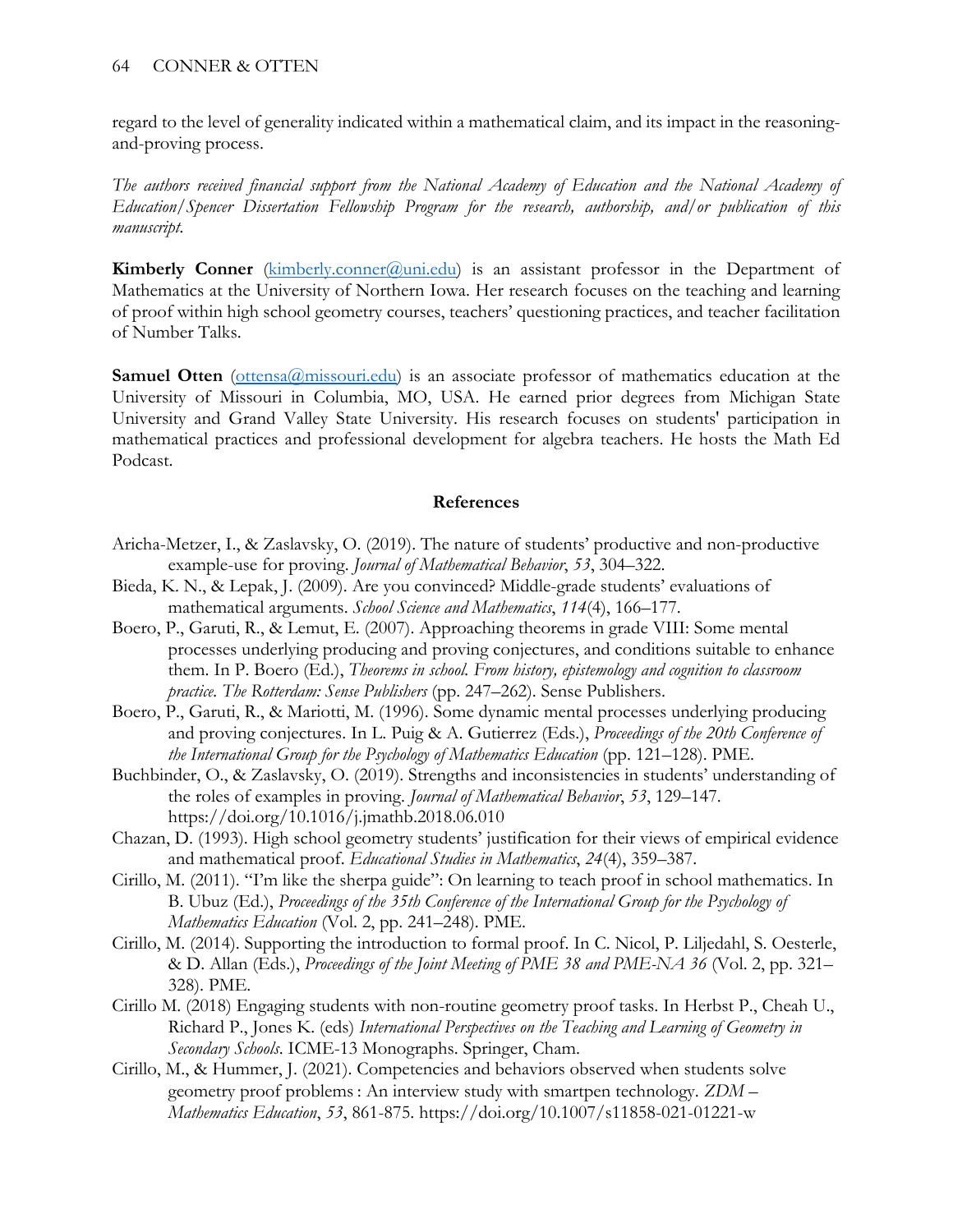- Cirillo, M., & Herbst, P. G. (2011). Moving toward more authentic proof practices in geometry. *The Mathematics Educator*, *21*(2), 11–33.
- Cobb, P., & Steffe, L. P. (1983). The constructivist researcher as teacher and model builder. *Journal for Research in Mathematics Education*, *14*(2), 82–94.
- Conner, K.A. (2018). *Developing secondary students' understanding of the generality and purpose of proof*  (Doctoral dissertation, University of Missouri). <https://mospace.umsystem.edu/xmlui/handle/10355/69854>
- Dawkins, P. C., & Karunakaran, S. S. (2016). Why research on proof-oriented mathematical behavior should attend to the role of particular mathematical content. *Journal of Mathematical Behavior*, *44*, 65–75. https://doi.org/10.1016/j.jmathb.2016.10.003
- de Villiers, M. (1990). The role and function of proof in Mathematics. *Pythagoras*, *24*, 17–23.
- Ellis, A. B. (2011). Generalizing-promoting actions: How classroom collaborations can support students' mathematical generalizations. *Journal for Research in Mathematics Education, 42*(4), 308- 345. https://doi.org/10.5951/jresematheduc.42.4.0308
- Ellis, A. B., Bieda, K., & Knuth, E. J. (2012). *Developing essential understanding of proof and proving for teaching mathematics in grades 9-12*. National Council of Teachers of Mathematics.
- Fischbein, E. (1982). Intuition and Proof. *For the Learning of Mathematics*, *3*(3), 9–18.
- Fischbein, E. (1993). The theory of figural concepts. *Educational Studies in Mathematics*, 24(2), 139– 162.
- Floden, R. E. (2002). The measurement of opportunity to learn. In A. C. Porter & A. Gamoran (Eds.), *Methodological advances in cross-national surveys of educational achievement* (pp. 231–266). National Academy Press.
- Fujita, T., & Jones, K. (2014). Reasoning-and-proving in geometry in school mathematics textbooks in Japan. *International Journal of Educational Research*, *64*, 81–91.
- Gamoran, A., Porter, A. C., Smithson, J., & White, P. A. (1997). Upgrading high school mathematics instruction: Improving learning opportunities for low-achieving, low income youth. *Educational Evaluation and Policy Analysis*, *19*(4), 325–338.
- Hanna, G. (1999). Opportunity to learn proof in Ontario grade twelve mathematics texts. *OAME/AOEM Gazette*, (June 1999).
- Hanna, G., & Jahnke, H. N. (1996). Proof and proving. In A. J. Bishop, K. Clements, C. Keitel, J. Kilpatrick, & C. Laborde (Eds.), *International Handbook of Mathematics Education* (pp. 877–908). https://doi.org/10.1007/978-94-009-1465-0\_27
- Harel, G., & Rabin, J. M. (2010). Teaching practices associated with the authoritative proof scheme. *Journal for Research in Mathematics Education*, *41*(1), 14–19.
- Harel, G., & Sowder, L. (1998). Students' proof schemes: Results from exploratory studies. *Research in Collegiate Mathematics Education.*, *7*, 234–283.
- Harel, G., & Sowder, L. (2007). Toward comprehensive perspectives on the learning and teaching of proof. In F. K. Lester (Ed.), *Second handbook of research on mathematics teaching and learning* (pp. 805–842). Information Age Publishing.
- Healy, L., & Hoyles, C. (2000). A study of proof conceptions in algebra. *Journal for Research in Mathematics Education*, *31*(4), 396–428.
- Herbst, P. (2004). Interactions with diagrams and the making of reasoned conjectures in geometry. *ZDM - International Journal on Mathematics Education*, 36(5), 129–139. https://doi.org/10.1007/BF02655665
- Herbst, P. G., & Brach, C. (2006). Proving and doing proofs in high school geometry classes: What is it that is going on for students? *Cognition and Instruction*, *24*(1), 73–122.
- Hiebert, J., & Grouws, D. A. (2007). The effects of classroom mathematics teaching on students' learning. In F. K. Lester (Ed.), *Second handbook of research on mathematics teaching and learning* (pp. 371–404). Information Age Publishing.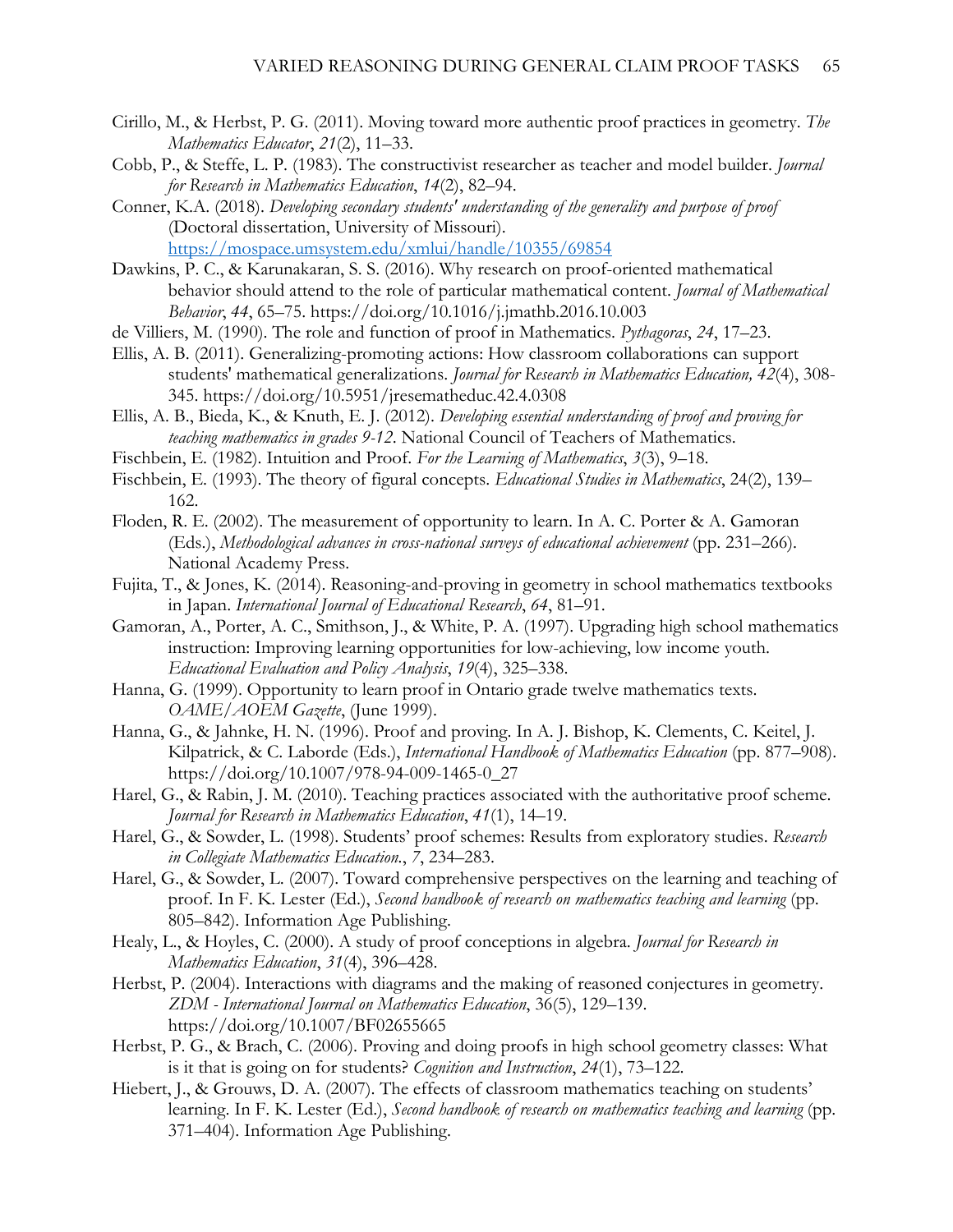Ingram, J. (2014). Shifting attention. *For the Learning of Mathematics*, *34*(3), 19–24.

- Jackson, K., Garrison, A., Wilson, J., Gibbons, L., & Shahan, E. (2013). Exploring relationships between setting up complex tasks and opportunities to learn in concluding whole-class discussions in middle-grades mathematics instruction. *Journal for Research in Mathematics Education*, 44(4), 646–682.
- Knuth, E. J., Choppin, J., & Bieda, K. N. (2009). Middle school students' production of mathematical justifications. In D. A. Stylianou, M. L. Blanton, & E. J. Knuth (Eds.), *Teaching and learning proof across the grades: A K-16 perspective* (pp. 153–170). Routledge.
- Komatsu, K., Jones, K., Ikeda, T., & Narazaki, A. (2017). Proof validation and modification in secondary school geometry. *Journal of Mathematical Behavior*, *47*, 1–15.
- Lampert, M. (2001). *Teaching problems and the problems of teaching*. Yale University Press.
- Lee, K. (2016). Students' proof schemes for mathematical proving and disproving of propositions. *The Journal of Mathematical Behavior*, *41*, 26–44.
- Lincoln, Y. S., & Guba, E. G. (1985). Establishing trustworthiness. In *Naturalistic Inquiry* (pp. 289– 331). Sage.
- Martin, T. S., McCrone, S. M. S., Bower, M. L. W., & Dindyal, J. (2005). The interplay of teacher and student actions in the teaching and learning of geometric proof. *Educational Studies in Mathematics*, *60*(1), 95–124.
- Martin, T. S., & McCrone, S. S. (2003). Classroom factors related to geometric proof. *The Mathematics Educator*, *7*(1), 18–31.
- Mason, J. (1989). Mathematical abstraction as the result of a delicate shift of attention. *For the Learning of Mathematics*, *9*(2), 2–8.
- Mason, J. (2004). Doing, construing and doing + discussing, learning: The importance of the structure of attention. *Lecture at the 10th International Congress on Mathematical Education*, pp. 1– 39. http://math.unipa.it/~grim/YESS-5/ICME 10 Lecture Expanded.pdf
- Mason, J. (2008). Being mathematical with and in front of learners: Attention, awareness, and attitude as sources of differences between teacher educators and learners. In B. Jaworski & T. Wood (Eds.), *The international handbook of mathematics teacher education: The mathematics teacher educator as a developing professional* (pp. 31–56). Sense Publishers.
- Mason, J. (2019). Relationships between proof and examples: Comments arising from the papers in this issue. *Journal of Mathematical Behavior*, *53*, 339–347. https://doi.org/10.1016/j.jmathb.2017.07.005
- Mason, J., & Davis, P. J. (1988). Cognitive and metacognitive shifts. In A. Borbas (Ed.), *Proceedings of PME XII* (p. Vol. 2, 487-494). Ferenc Genzwein.
- Ministry of Education, Science and Technology. (2011). *The 2011 revised (Korean) national curriculum of mathematics*. Official notification number 2011–351.
- Miyakawa, T. (2012). Proof in geometry: A comparative analysis of French and Japanese textbooks. *Proceedings of the 36th Conference of the International Group for the Psychology of Mathematics Education*, *3*, 225–232.
- National Council of Teachers of Mathematics. (2009). *Focus in high school mathematics: Reasoning and sense making*. Author.
- National Governors Association Center for Best Practices, & Council of Chief State School Officers. (2010). *Common Core State Standards for Mathematics*. Author.
- Nolen, A., & Talbert, T. (2011). Qualitative assertions as prescriptive statements. *Educational Psychology Review*, *23*(2), 263–271.
- Otten, S., Bleiler-Baxter, S. K., & Engledowl, C. (2017). Authority and whole-class proving in high school geometry: The case of Ms. Finley. *Journal of Mathematical Behavior*, *46*(July 2016), 112– 127. https://doi.org/10.1016/j.jmathb.2017.04.002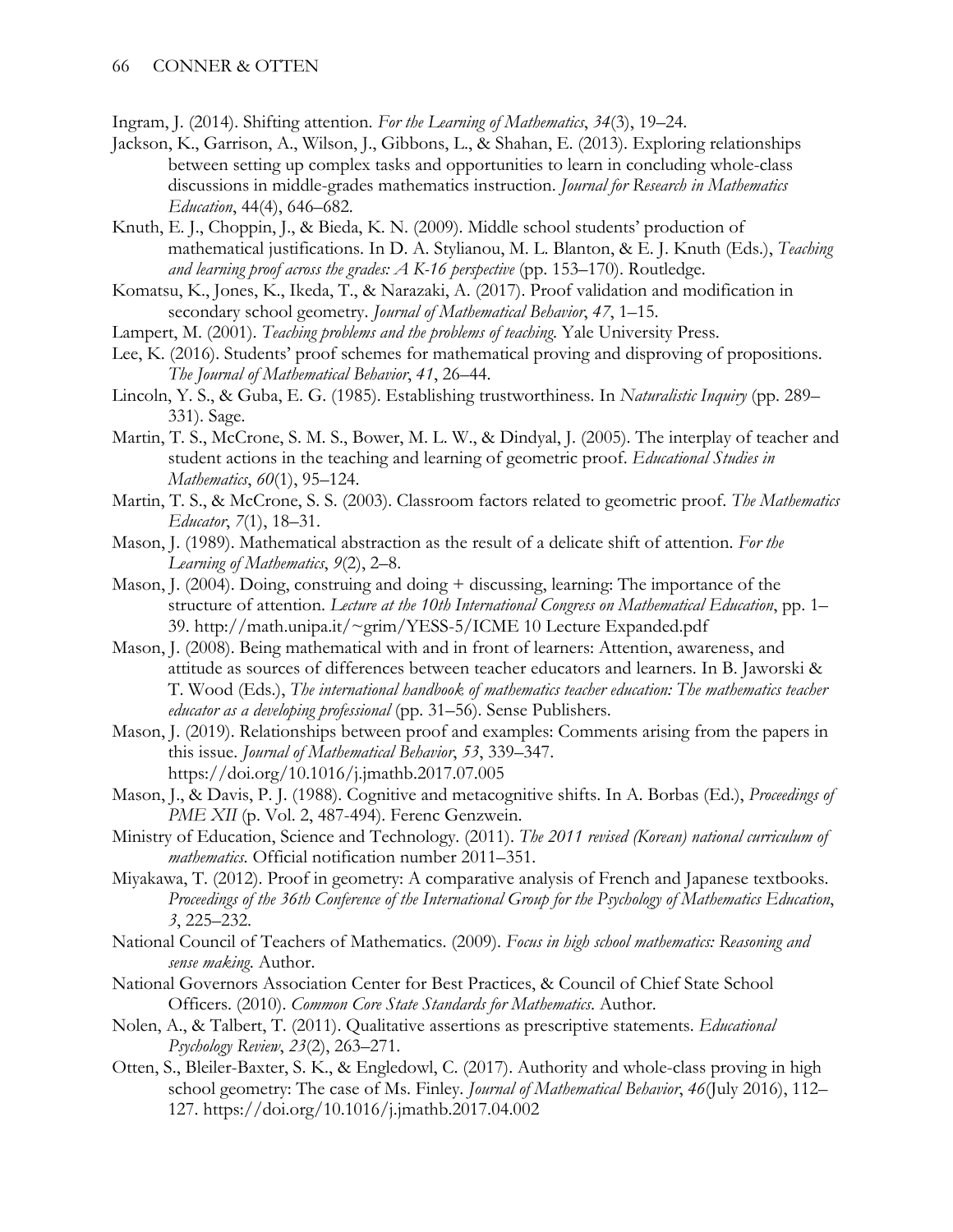- Otten, S., Gilbertson, N. J., Males, L. M., & Clark, D. L. (2014). The mathematical nature of reasoning-and-proving opportunities in geometry textbooks. *Mathematical Thinking and Learning*, *16*(1), 51–79.
- Otten, S., Males, L. M., & Gilbertson, N. J. (2014). The introduction of proof in secondary geometry textbooks. *International Journal of Educational Research*, *64*, 107–118.
- Pimm, D. (1987). *Speaking mathematically: Communication in mathematics classrooms*. Routledge & Kegan Paul.
- Reid, D. A., & Knipping, C. (2010). *Proof in mathematics education: Research, learning and teaching*. Sense Publishers.
- Reiss, K., Klieme, E., & Heinze, A. (2001). Prerequisites for the understanding of proofs in the geometry classroom. In M. van den Heuvel-Panhuizen (Ed.), *Proceedings of the 25th Conference of the International Group for the Psychology of Mathematics Education, Vol. 4* (pp. 97–104). PME.
- Rodd, M. M. (2000). On mathematical warrants: Proof does not always warrant, and a warrant may be other than a proof. *Mathematical Thinking and Learning*, *2*(3), 221–244. https://doi.org/10.1207/S15327833MTL0203
- Schoenfeld, A. (1988). When good teaching leads to bad results: The disasters of "well-taught" mathematics courses. *Educational Psychologist*, *23*(2), 145–166.
- Schoenfeld, A. (2000). Purposes of Research in Mathematics Education. *Notices of the American Mathematical Society*, *June/July*, 641–649. http://www.ams.org/notices/200006/feaschoenfeld.pdf
- Senk, S. L. (1985). How well do students write geometry proofs? *The Mathematics Teacher*, *78*(6), 448– 456.
- Steffe, L. P., & Thompson, P. W. (2000). Teaching experiment methodology: Underlying principles and essential elements. In R. Lesh & A. E. Kelly (Eds.), *Research design in mathematics and science education* (pp. 267- 307). Erlbaum.
- Stein, M. K., Grover, B. W., & Henningsen, M. (1996). Building student capacity for mathematical thinking and reasoning: An analysis of mathematical tasks used in reform classrooms. *American Educational Research Journal*, *33*(2), 455-488.
- Stylianides, A. J. (2007). Proof and proving in school mathematics. *Journal for Research in Mathematics Education*, *38*(3), 289–321.
- Stylianides, A. J., & Ball, D. L. (2008). Understanding and describing mathematical knowledge for teaching: Knowledge about proof for engaging students in the activity of proving. *Journal of Mathematics Teacher Education*, *11*(4), 307–332. https://doi.org/10.1007/s10857-008-9077-9
- Stylianides, G. J. (2008). An analytic framework of reasoning and proving. *For the Learning of Mathematics*, *28*, 9–16.
- Stylianides, G. J. (2009). Reasoning-and-proving in school mathematics textbooks. *Mathematical Thinking and Learning*, 11(4), 258–288.
- Stylianides, G. J., Stylianides, A. J., & Weber, K. (2017). Research on the teaching and learning of proof: Taking stock and moving forward. In J. Cai (Ed.), *Compendium for research in mathematics education* (pp. 237–266). National Council of Teachers of Mathematics.
- Stylianou, D. A. (2010). Teachers' conceptions of representation in middle school mathematics. *Journal of Mathematics Teacher Education*, *13*(4), 325-343.
- Tarr, J. E., Grouws, D. A., Chavez, O., & Soria, V. M. (2013). The effects of content organization and curriculum implementation on students' mathematics learning in second-year high school courses. *Journal for Research in Mathematics Education*, *44*(4), 683–729.
- Thompson, D. R., Senk, S. L., & Johnson, G. J. (2012). Opportunities to learn reasoning and proof in high school mathematics textbooks. *Journal for Research in Mathematics Education*, *43*(3), 253. https://doi.org/10.5951/jresematheduc.43.3.0253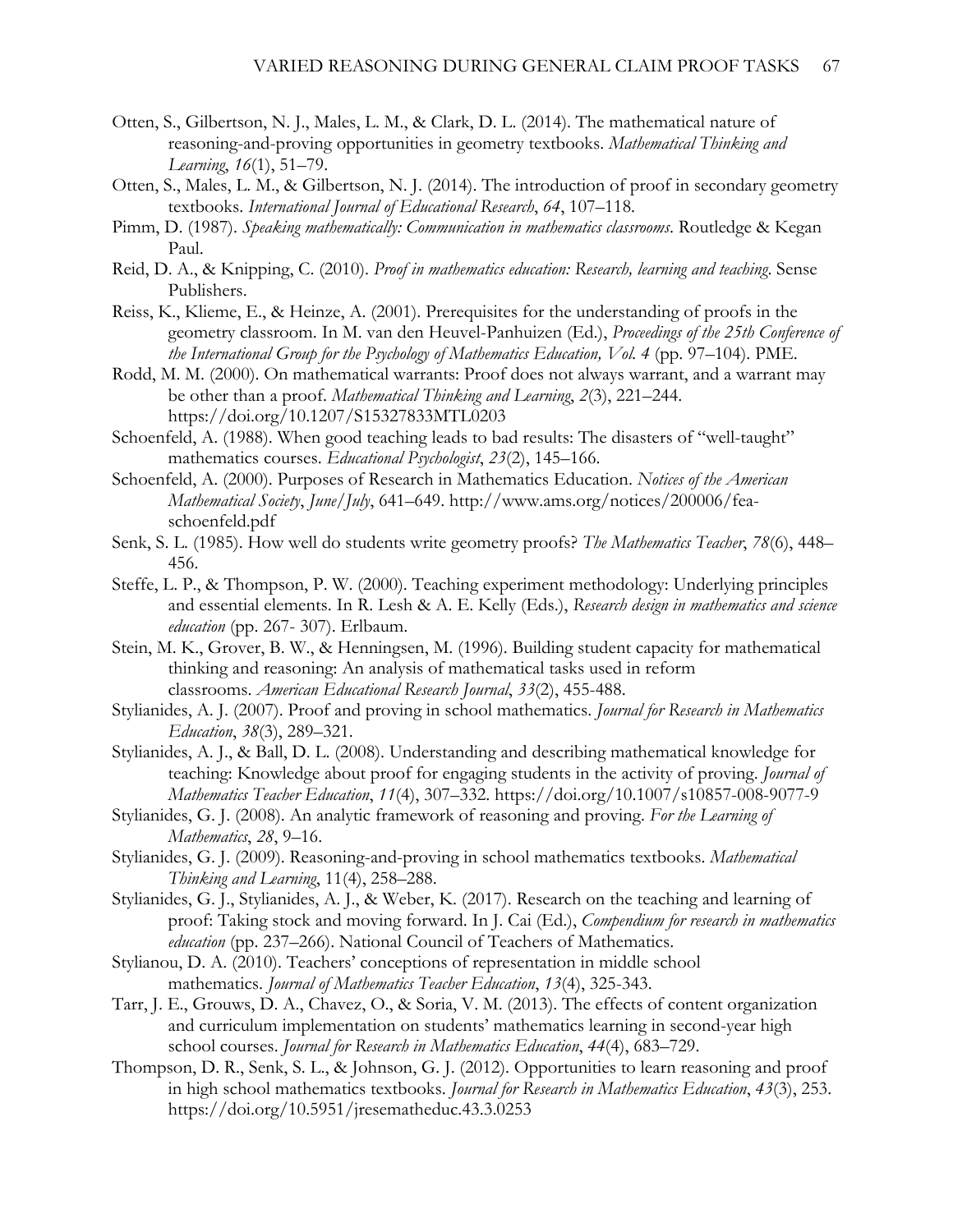# **Appendix A**

Overview of the Instructional Sequence

| Session        | <b>Classroom Activities</b>                                                                                                                                                                                                                                  | <b>Rationale for Tasks</b>                                                                                                                                                                                                                                                                                                                                              |
|----------------|--------------------------------------------------------------------------------------------------------------------------------------------------------------------------------------------------------------------------------------------------------------|-------------------------------------------------------------------------------------------------------------------------------------------------------------------------------------------------------------------------------------------------------------------------------------------------------------------------------------------------------------------------|
| $\mathbf{1}$   | "Do all quadrilaterals tessellate?"                                                                                                                                                                                                                          | Allowed for testing of specific cases where the<br>cases seem unique due to differences in the<br>diagrams. The task proof allowed for<br>explanations of <i>why</i> it was always true.                                                                                                                                                                                |
| $\overline{c}$ | Create step-by-step directions that explain how<br>to tessellate <i>any</i> quadrilateral.                                                                                                                                                                   | Aimed to facilitate systematic work and the<br>identification of cross-cutting features of<br>quadrilaterals that result in the figure<br>tessellating.                                                                                                                                                                                                                 |
| $\mathfrak{Z}$ | "Do all regular polygons tessellate?"<br>"Do you still think that all quadrilaterals<br>tessellate? If no, explain why. If yes, is there<br>something special about quadrilaterals that<br>make it so that they will always tessellate?"                     | First question served as a pivotal<br>counterexample (Stylianides & Stylianides,<br>2009) to cast doubt on their prior confidence<br>that all quadrilaterals tessellate based on<br>checking specific cases. The second question<br>emphasized that a claim must be true for all<br>cases and motivated the determination why a<br>polygon will or will not tessellate. |
| 4              | Summary of first three sessions; TR explained<br>why all quadrilaterals, but not all regular<br>polygons, tessellate.                                                                                                                                        | Introduced the explanatory feature of proofs.                                                                                                                                                                                                                                                                                                                           |
| 5              | Circle and Spots problem and Monstrous<br>Counterexample (Stylianides & Stylianides,<br>2009)                                                                                                                                                                | Aimed to cast doubt on the idea of using<br>examples to determine whether a statement is<br>always true.                                                                                                                                                                                                                                                                |
| 6              | Introduce generic examples through<br>exploration of a number trick:<br>https://nrich.maths.org/2280. Next, students<br>explored and proved: "9*11 equals 1 less<br>than $10^2$ , $3*5$ equals 1 less than $4^2$ . Will this<br>pattern always be the case?" | Aimed to support students in interpreting and<br>using geometric diagrams where they only<br>attended to the features that extended across<br>all cases within the domain. The second task<br>aimed to facilitate interpretation and use of<br>variables as varying quantities.                                                                                         |
| 7              | Students constructed diagrams for six<br>quadrilateral theorems                                                                                                                                                                                              | Introduced conditional statements, notation<br>methods, and what can/cannot be assumed                                                                                                                                                                                                                                                                                  |
| 8              |                                                                                                                                                                                                                                                              | true based on a geometric diagram.                                                                                                                                                                                                                                                                                                                                      |
| 9              | Develop definition of similar polygons; based                                                                                                                                                                                                                | Established necessary mathematical content                                                                                                                                                                                                                                                                                                                              |
| 10             | on sequence in Kobiela and Lehrer (2015)                                                                                                                                                                                                                     | knowledge for Sessions 11 and 12.                                                                                                                                                                                                                                                                                                                                       |
| 11             | Students posed conjectures of the form "all<br>are similar", drafted an argument for<br>squares, critiqued peer arguments, revised their                                                                                                                     | Developed understanding of proof by<br>engaging in multiple aspects of the reasoning-<br>and-proving process in small groups. The                                                                                                                                                                                                                                       |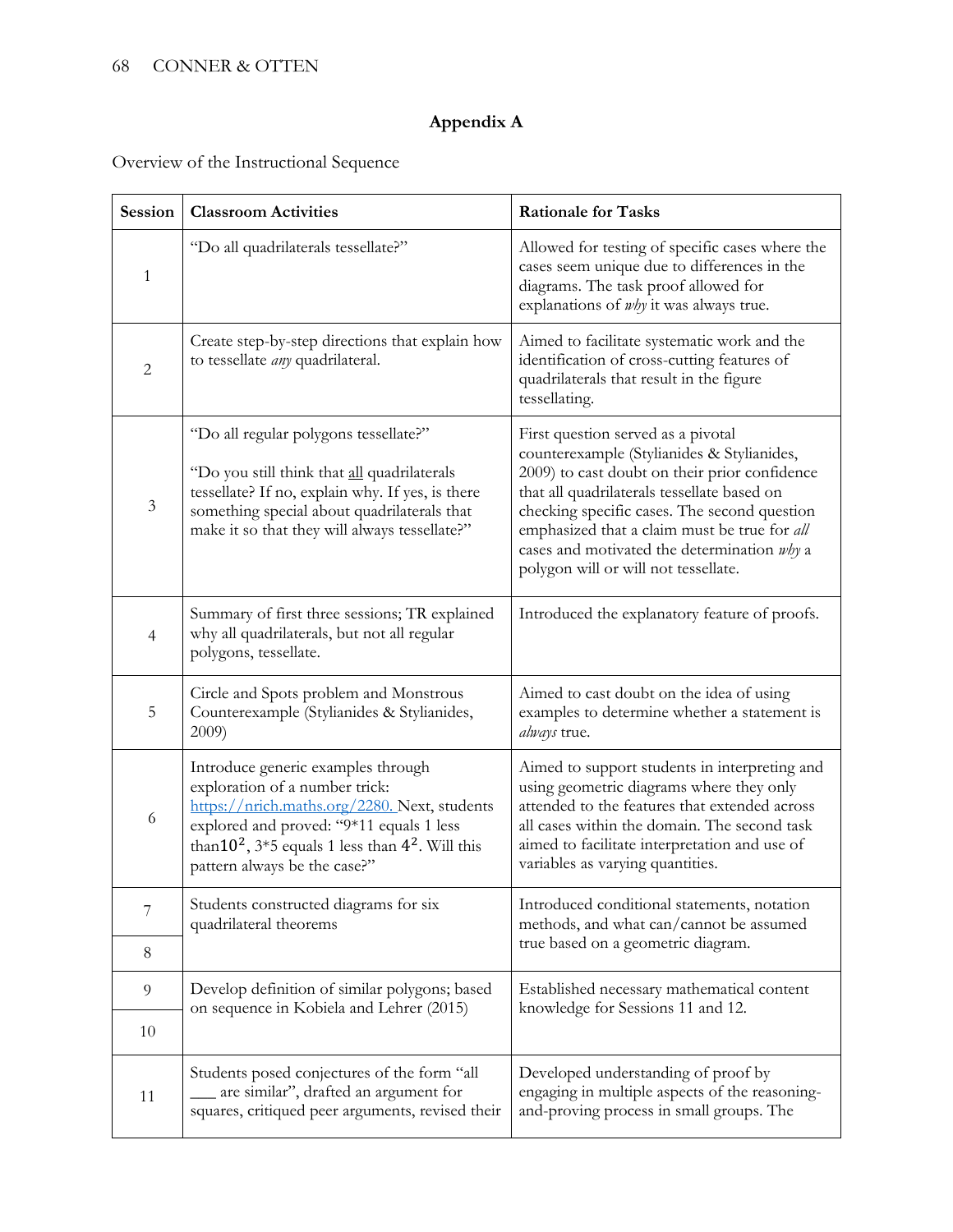| 12 | arguments, then discussed proof as a whole<br>class. Next, students investigated remaining<br>claims from previous sessions.                                                                                                        | second session was used to introduce specific<br>characteristics of proofs.                                                                             |
|----|-------------------------------------------------------------------------------------------------------------------------------------------------------------------------------------------------------------------------------------|---------------------------------------------------------------------------------------------------------------------------------------------------------|
| 13 | Students individually engaged in the reasoning-<br>and-proving process (described in sessions 11-<br>12) for the exterior angle theorem. Task was<br>posed using two examples, followed by the<br>question "is this a coincidence?" | Developed understanding of proof by<br>engaging in the reasoning-and-proving process.<br>Individual written work was used as a<br>formative assessment. |
| 14 | Students developed shared criteria for features<br>of "good proofs"; task based on Boyle and<br>colleagues (2015).                                                                                                                  | Assessed conceptions of proofs and reflected<br>on key ideas from the teaching experiment.                                                              |